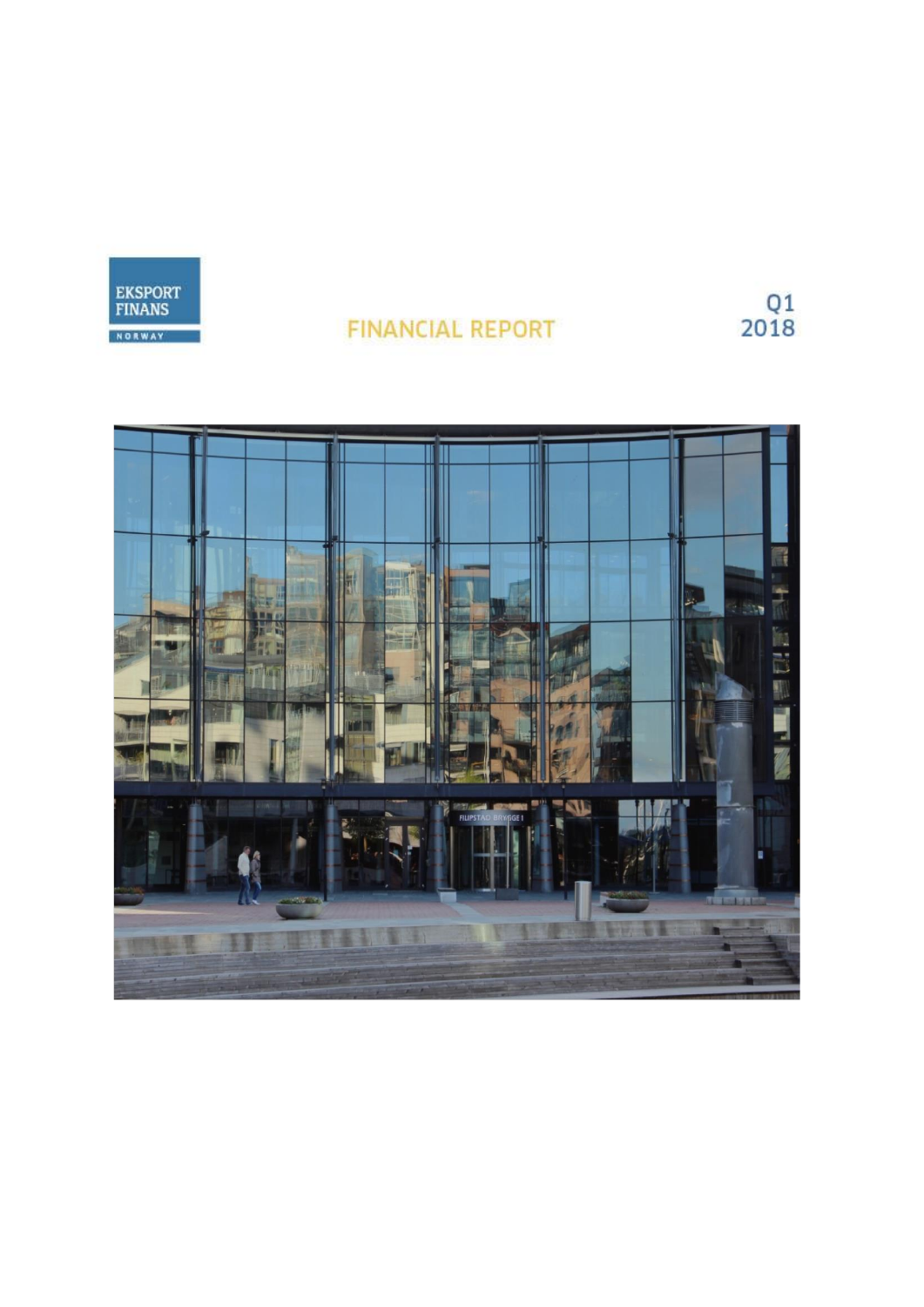| <b>CONDENSED STATEMENT OF PROFIT OR LOSS AND OTHER COMPREHENSIVE INCOME  6</b> |  |
|--------------------------------------------------------------------------------|--|
|                                                                                |  |
|                                                                                |  |
|                                                                                |  |
|                                                                                |  |

Cover photo: Creative Commons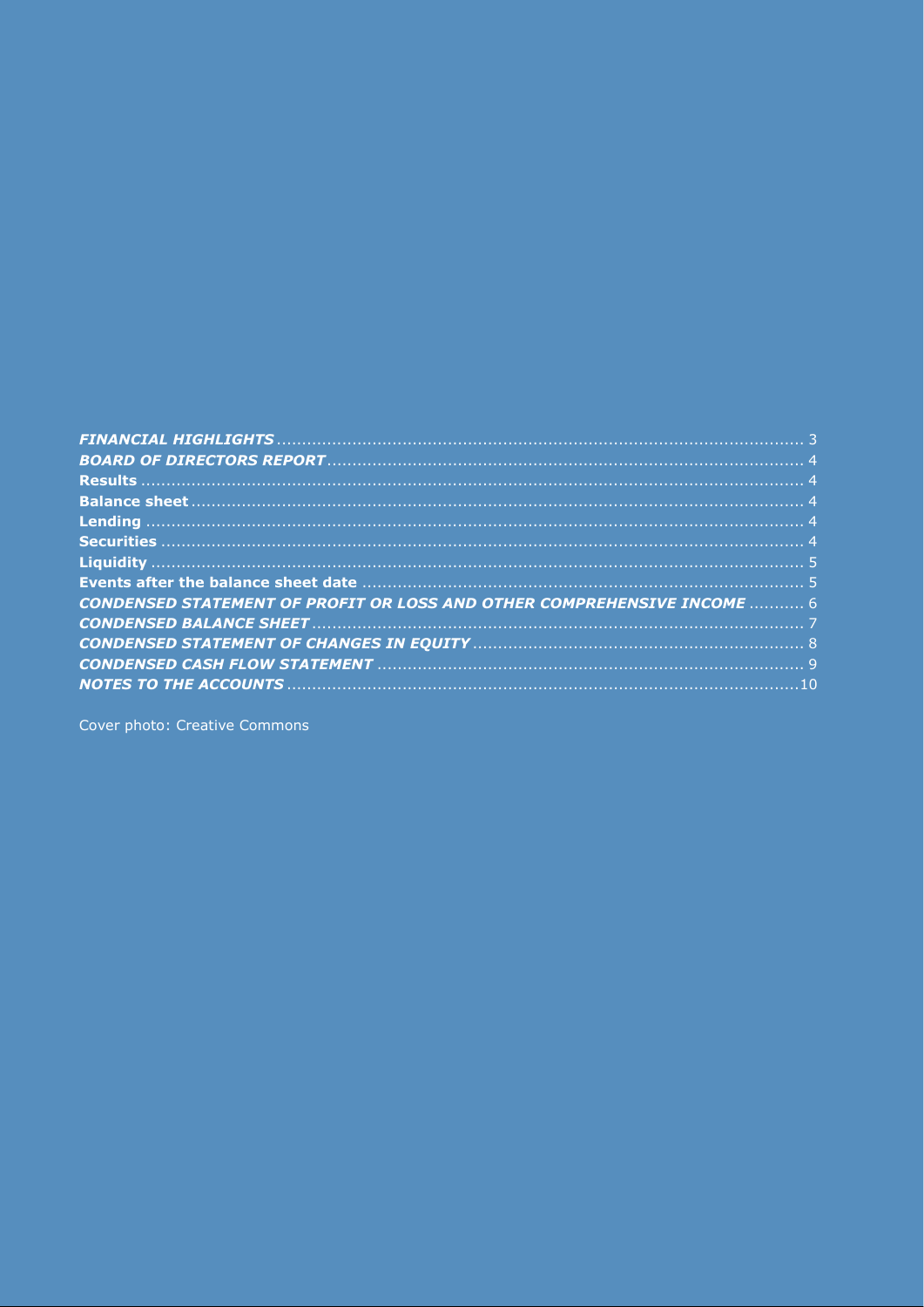# <span id="page-2-0"></span>Financial highlights

The information for the first quarter ended March 31, 2018 and 2017 are unaudited.

|                                                     | First quarter |           |
|-----------------------------------------------------|---------------|-----------|
| (NOK million)                                       | 2018          | 2017      |
|                                                     |               |           |
| Net interest income                                 | 35            | 62        |
| Profit/loss for the period                          | 14            | (152)     |
| Total comprehensive income 1)                       | (14)          | (152)     |
| Return on equity <sup>2)</sup>                      | 0.8%          | $(8.7\%)$ |
| Net return on average assets and liabilities 3)     | $(0.14\%)$    | 0.06%     |
| Net operating expenses / average assets $4$ )       | 0.49%         | 0.41%     |
|                                                     |               |           |
| <b>Total assets</b>                                 | 20,005        | 33,039    |
| Loans outstanding <sup>5)</sup>                     | 10,689        | 15,872    |
| Public sector borrowers or guarantors <sup>6)</sup> | 44.7%         | 43.8%     |
|                                                     |               |           |
| Core capital adequacy                               | 98.5%         | 66.7%     |
| Leverage ratio                                      | 35.5%         | 19.4%     |
|                                                     |               |           |
| Exchange rate NOK/USD 7)                            | 7.7773        | 8.5757    |

#### **Definitions**

- 1) Total comprehensive income for the period includes net gains on financial instruments at fair value of NOK 10 million and net losses on financial liabilities over other comprehensive income of NOK 37 million for the first quarter of 2018 compared to net losses on financial instruments at fair value of NOK 231 million for the first quarter of 2017.
- 2) Return on equity: Profit/loss for the period/average equity (average of opening and closing balance).
- 3) Net return on average assets and liabilities: The difference between net interest income/average interest generating assets and net interest expense/average interest-bearing liabilities (average of daily calculations for the period).
- 4) Net operating expenses (salaries and other administrative expenses + depreciation + other expenses other income)/average assets (average of opening and closing balance).
- 5) Total loans outstanding: Consists of loans due from customers and part of loans due from credit institutions in the balance sheet. Accrued interest and unrealized gains/(losses) are not included. For more information, see notes 4, 5 and 6 to the accompanying condensed financial statements.
- 6) The ratio of public sector loans (municipalities, counties and Norwegian and foreign central government, including the Norwegian Export Credit Guarantee Agency (GIEK) as borrowers or guarantors) to total lending.
- 7) Exchange rate at balance sheet date.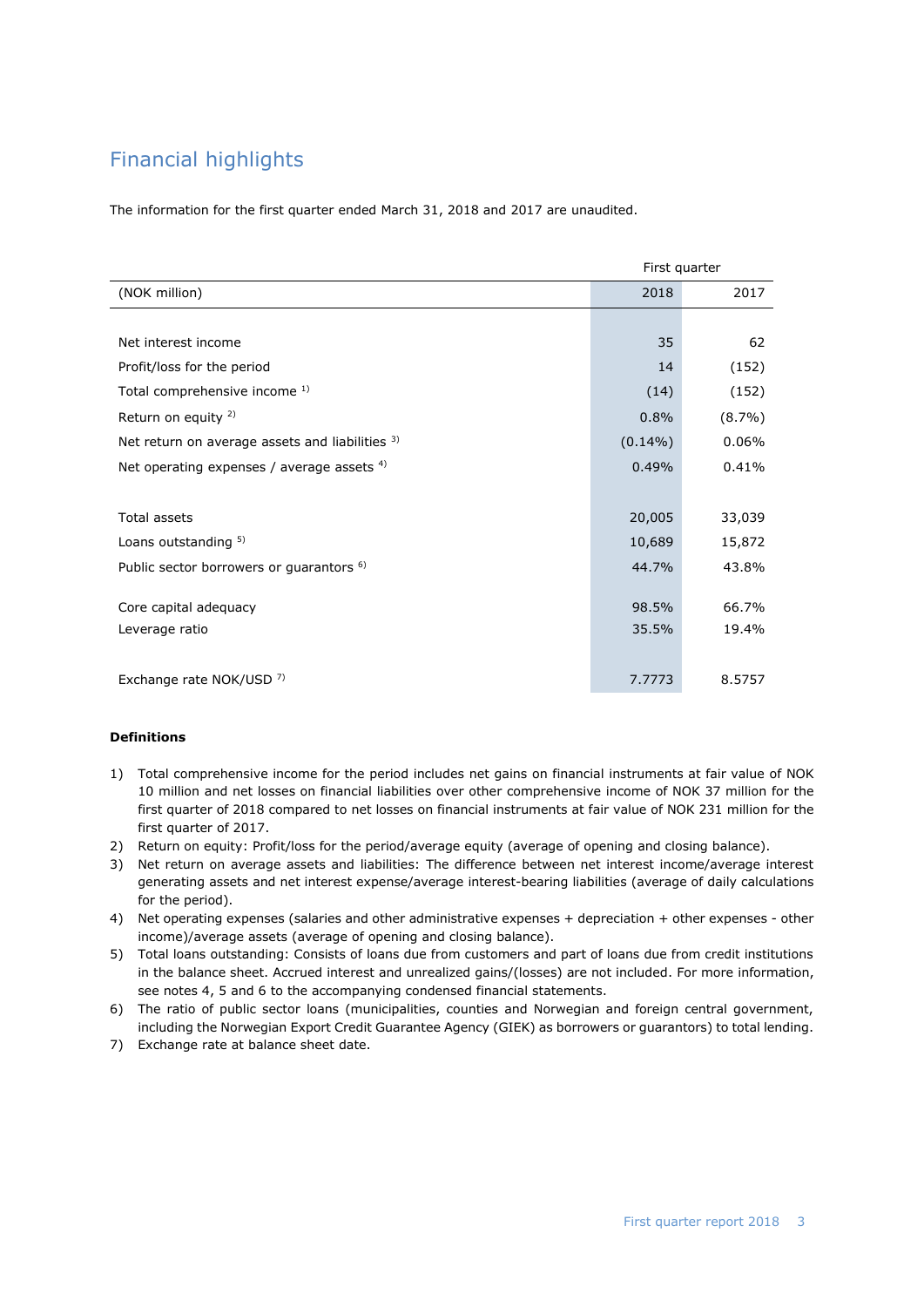## *BOARD OF DIRECTORS REPORT*

### <span id="page-3-1"></span><span id="page-3-0"></span>Results

### **First quarter 2018**

Net interest income was NOK 35 million in the first quarter of 2018, compared to NOK 62 million for the first quarter of 2017. The decrease was mainly due to the reduction of interest generating assets.

Net other operating income was NOK 10 million for the first quarter of 2018, compared to negative NOK 231 million for the same period in 2017. Due to the transition to IFRS 9 as of January 1, 2018, the credit spread effect of fair value adjustments on Eksportfinans' own debt is recognized in other comprehensive income in the first quarter of 2018, while this amount is included in net other operating income in 2017. In the first quarter of 2017, the credit spread effect of fair value adjustments on own debt included in net other operating income, amounted to negative NOK 250 million. In the first quarter of 2018, net gains on financial instruments at fair value consisted mainly of unrealized gains on Eksportfinans' securities portfolio.

Total operating expenses amounted to NOK 26 million in the first quarter of 2018, compared to NOK 34 million in the same period in 2017. The main reason for the decrease is the high advisory fees during the first quarter of 2017.

Profit for the first quarter of 2018 was NOK 14 million, compared to negative NOK 152 million for the first quarter of 2017. The difference is mainly due to the explanation above related to IFRS 9 implementation in 2018.

<span id="page-3-2"></span>Total comprehensive income was negative NOK 14 million for the first quarter in 2018, compared to negative NOK 152 million in the same period in 2017. The fluctuations in these figures are primarily due to unrealized losses and gains on Eksportfinans' own debt (as explained above).

### Balance sheet

Total assets amounted to NOK 20.0 billion at March 31, 2018, compared to NOK 22.4 billion at December 31, 2017, and NOK 33.0 billion at March 31, 2017. The reduction was due to scheduled repayments of debt.

Outstanding bond debt was NOK 11.6 billion at March 31, 2018, compared to NOK 14.0 billion at December 31, 2017 and NOK 22.9 billion at March 31, 2017.

The core capital ratio was 98.5 percent at March 31, 2018, compared to 94.2 percent at December 31, 2017 and 66.7 percent at March 31, 2017. The increase is due to higher regulatory capital combined with a reduction of risk weighted assets.

## <span id="page-3-3"></span>Lending

The volume of total outstanding loans was NOK 10.7 billion at March 31, 2018, compared to NOK 12.2 billion at December 31, 2017 and NOK 15.9 billion at March 31, 2017. The decrease in volume of outstanding loans is a function of maturing loans in combination with no new lending.

## <span id="page-3-4"></span>**Securities**

The securities portfolio was NOK 5.7 billion at March 31, 2018, compared to NOK 5.9 billion at December 31, 2017 and NOK 10.9 billion at March 31, 2017.

The securities portfolio consists of two subportfolios. The first has been subject to the terminated PHA agreement with Eksportfinans' shareholders, which was in place until December 31, 2017. These investments are mainly ABS investments (the "ABS portfolio"). The second is maintained for the purpose of liquidity (the "liquidity reserve portfolio").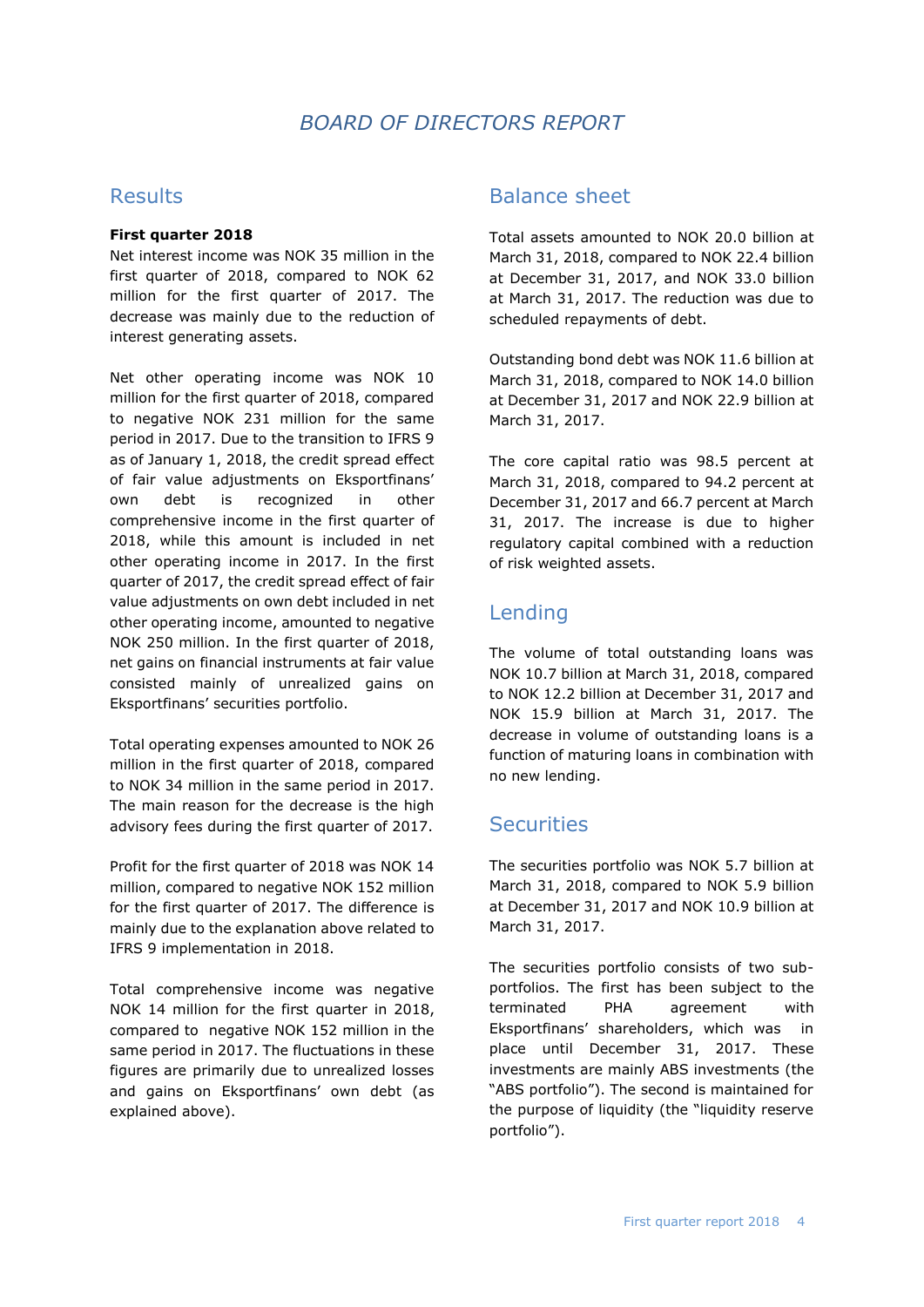The fair value of the ABS portfolio was NOK 2.5 billion at March 31, 2018, compared to NOK 2.6 billion at December 31, 2017 and NOK 4.4 billion at March 31, 2017.

The fair value of the liquidity reserve portfolio was NOK 3.2 billion at March 31, 2018, compared to NOK 3.3 billion at December 31, 2017 and NOK 6.6 billion at March 31, 2017.

**Table: Estimated cumulative liquidity**

#### statements.

The table below shows cumulative liquidity, as measured by short-term liquidity as of March 31, 2018, plus maturing loans and investments and minus maturing bond debt, based on estimated maturities. Liquidity reserves combined with the company's liquidity contingency plans constitute a robust liquidity situation. Contingency plans comprise

|                                     |                             | Estimated              |                        |                         |
|-------------------------------------|-----------------------------|------------------------|------------------------|-------------------------|
|                                     |                             | loan                   | Estimated              | Estimated               |
|                                     | Estimated                   | receivables            | investments            | cumulative              |
| (NOK billion)                       | debt maturing <sup>2)</sup> | maturing <sup>3)</sup> | maturing <sup>4)</sup> | liquidity <sup>5)</sup> |
| Short-term liquidity March 31, 2018 |                             |                        |                        |                         |
| 1)                                  |                             |                        |                        | 4.0                     |
| 2018                                | 0.5                         | 2.0                    | 0.3                    | 5.7                     |
| 2019                                | 4.2                         | 2.7                    | 0.3                    | 4.6                     |
| 2020                                | 0.9                         | 2.0                    | 0.1                    | 5.7                     |
| 2021                                | 1.8                         | 1.2                    | 0.2                    | 5.3                     |
| 2022                                | 0.4                         | 0.9                    | 0.3                    | 6.1                     |
| 2023                                | 0.2                         | 0.5                    | 0.2                    | 6.6                     |
| 2024                                | 0.1                         | 0.4                    | 0.2                    | 7.1                     |
| Thereafter                          | 3.7                         | 1.1                    | 0.9                    | 5.5                     |
|                                     |                             |                        |                        |                         |
| Total                               | 11.8                        | 10.7                   | 2.6                    |                         |

1) Short-term liquidity is comprised of the sum of the liquidity reserve portfolio (at fair value) and cash equivalents.

2) Principal amount of issued debt securities. The column includes single- and multi-callable issues. Includes principal cash flows of derivatives economically hedging structured bond debt. For the structured bond debt with call and trigger options, the expected maturity is estimated using a sophisticated valuation system. The actual maturities might differ from these estimations.

3) Represents principal amount of loan receivables.

4) Represents principal amount of investments in the long-term investments portfolio.

5) Represents estimated cumulative liquidity at year-end (calculated as the amount at prior period end minus estimated long-term debt maturing during period plus estimated loans receivable and long-term investments maturing during the period) except for the first row which states the actual liquidity at March 31, 2018.

### <span id="page-4-0"></span>**Liquidity**

At March 31, 2018, short-term liquidity amounted to NOK 4.0 billion, consisting of the liquidity reserve portfolio of NOK 3.2 billion and cash equivalents of NOK 0.8 billion. Including the ABS portfolio of NOK 2.5 billion, total liquidity reserves amounted to NOK 6.5 billion at March 31, 2018.

The company manages liquidity risk both through matching maturities for assets and liabilities and through stress-testing for the short and medium term. A maturity analysis of financial liabilities based on expected maturities is included in note 16 to the accompanying condensed financial

repo of securities, issuance of commercial paper, issuance of bond debt and sale of assets.

### <span id="page-4-1"></span>Events after the balance sheet date

During April 2018, the company sold its entire ABS portfolio to the market generating a gain of around NOK 45 million. The proceeds have been reinvested in the company's liquidity reserve portfolio, thereby further strengthening the company's liquidity.

> Oslo, May 3, 2018 EKSPORTFINANS ASA The board of directors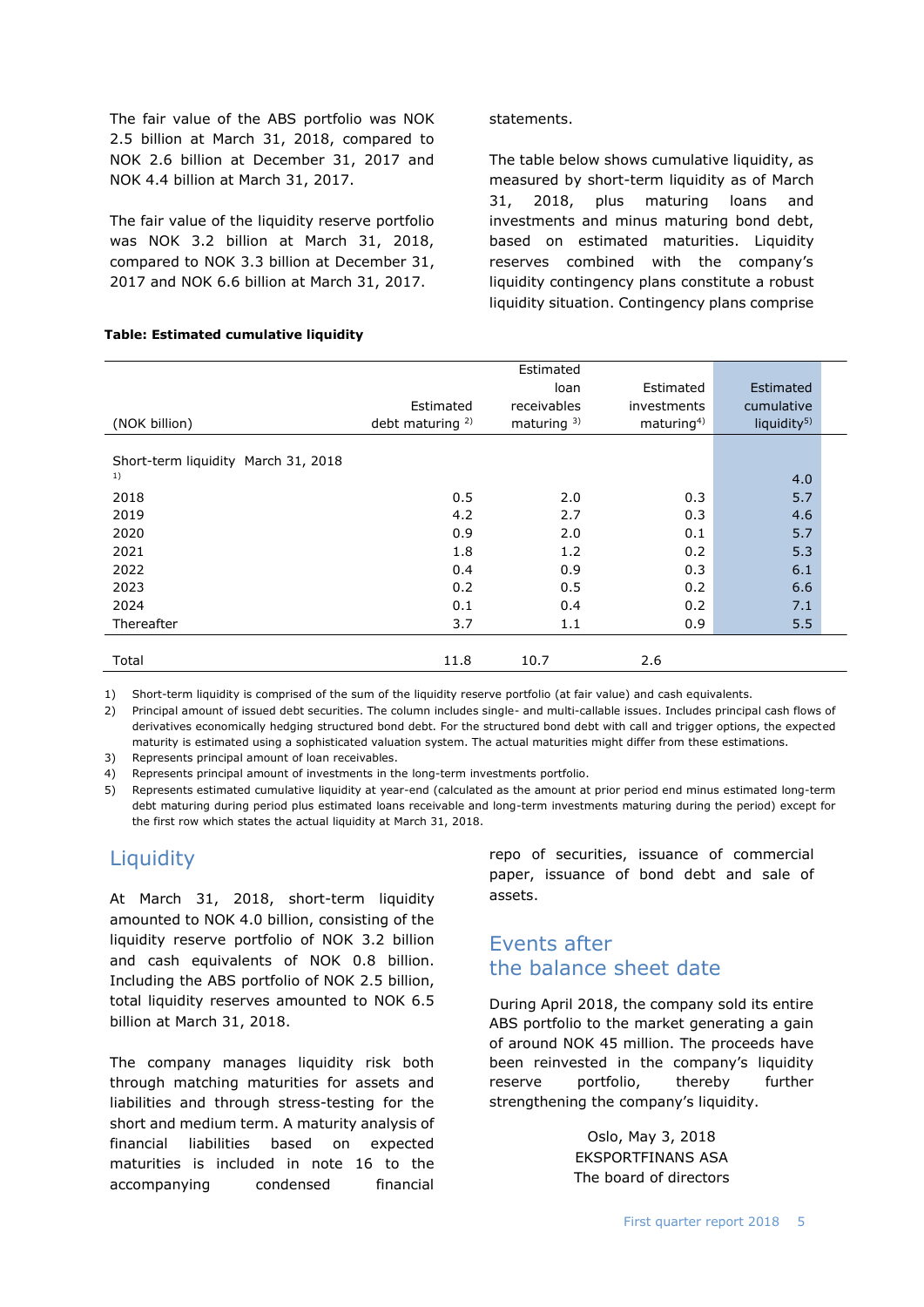# <span id="page-5-0"></span>Condensed statement of profit or loss and other comprehensive income

The information for the three months ended March 31, 2018 and 2017 is unaudited.

| First quarter                                                                                                    |          |              |      |  |
|------------------------------------------------------------------------------------------------------------------|----------|--------------|------|--|
| (NOK million)                                                                                                    | 2018     | 2017         | Note |  |
| Interest and related income                                                                                      | 81       | 127          |      |  |
| Other similar income                                                                                             | 45       | 53           |      |  |
| Interest and related expenses                                                                                    | 91       | 118          |      |  |
| <b>Net interest income</b>                                                                                       | 35       | 62           |      |  |
|                                                                                                                  |          |              |      |  |
| Net commissions related to banking                                                                               |          |              |      |  |
| services                                                                                                         | $\Omega$ | 0            |      |  |
| Net gains/(losses) on                                                                                            |          |              |      |  |
| financial instruments at fair value                                                                              | 10       | (231)        | 2,15 |  |
| Net other operating income/(loss)                                                                                | 10       | (231)        |      |  |
|                                                                                                                  |          |              |      |  |
| <b>Total operating income</b>                                                                                    | 45       | (169)        |      |  |
|                                                                                                                  |          |              |      |  |
| Salaries and other administrative expenses                                                                       | 23       | 28           |      |  |
| Depreciations                                                                                                    | 0        | $\mathbf{1}$ |      |  |
| Other expenses                                                                                                   | 3        | 5            |      |  |
| <b>Total operating expenses</b>                                                                                  | 26       | 34           |      |  |
| Pre-tax operating profit/(loss)                                                                                  | 19       | (203)        |      |  |
|                                                                                                                  |          |              |      |  |
| Taxes                                                                                                            | 5        | (51)         |      |  |
| Profit/(loss) for the period                                                                                     | 14       | (152)        |      |  |
| OCI, Items that will not be reclassified to<br>profit or loss:                                                   |          |              |      |  |
| Change in fair value attributable to change<br>in the credit risk of financial liabilities<br>designated at FVPL | (37)     | 0            |      |  |
| Remeasurements of post employment<br>benefit obligations, before tax                                             | 0        | 0            |      |  |
| Income tax relating to these items                                                                               | (9)      | 0            |      |  |
| Other comprehensive income                                                                                       | (28)     | (152)        |      |  |
|                                                                                                                  |          |              |      |  |
|                                                                                                                  |          |              |      |  |
| <b>Total comprehensive income</b>                                                                                | (14)     | (152)        |      |  |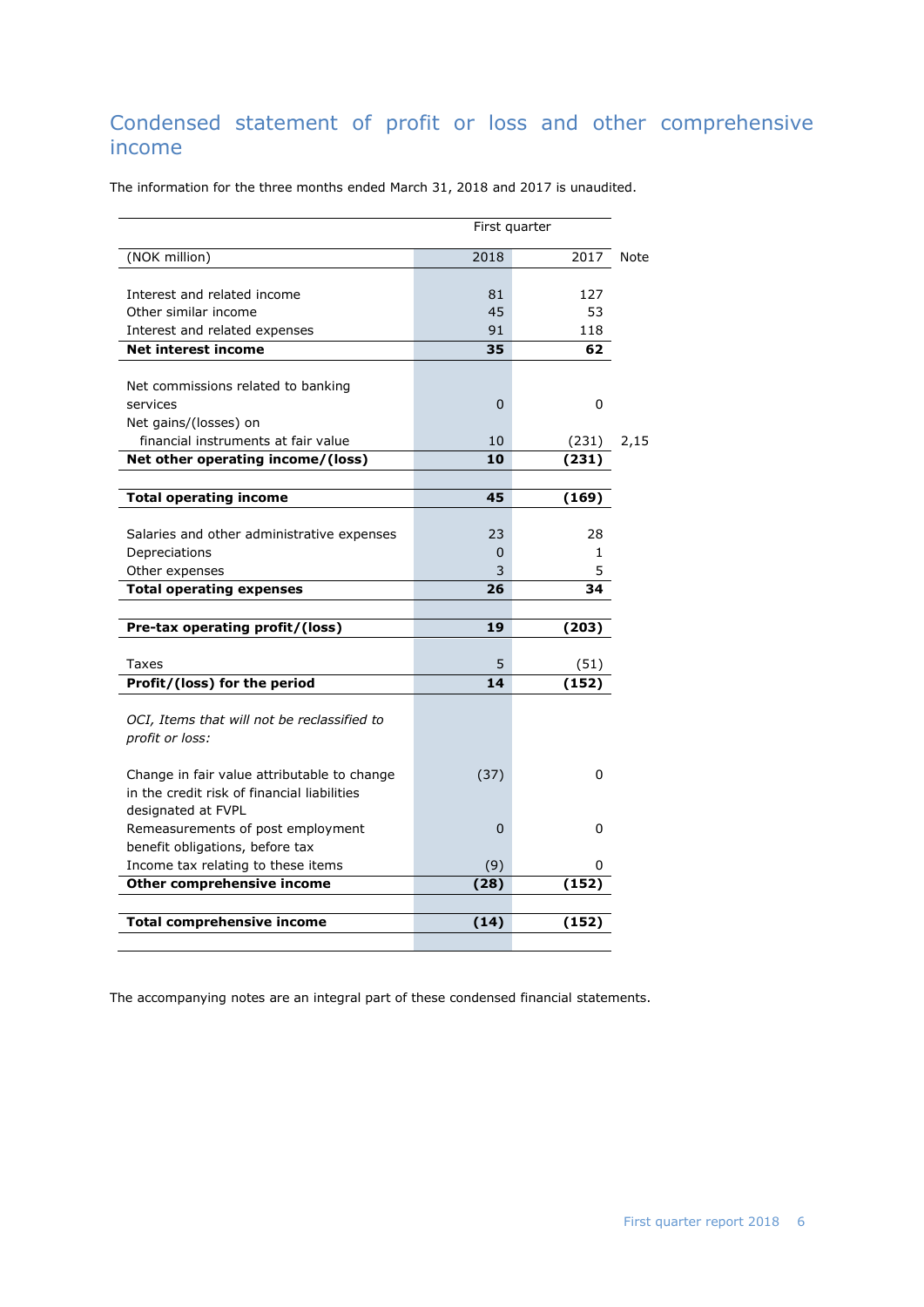# <span id="page-6-0"></span>Condensed balance sheet

| (NOK million)                              | March 31, 2018 | Dec 31, 2017 | Mar 31, 2017 | Note    |
|--------------------------------------------|----------------|--------------|--------------|---------|
|                                            |                |              |              |         |
| Loans due from credit institutions 1)      | 1,677          | 1,860        | 2,210        | 4,6,7   |
| Loans due from customers <sup>2)</sup>     | 9,861          | 11,360       | 14,839       | 5, 6, 7 |
| Securities                                 | 5,677          | 5,901        | 10,934       | 8       |
| Financial derivatives                      | 1,118          | 1,336        | 1,788        |         |
| Deferred tax asset                         | 327            | 320          | 289          |         |
| Fixed assets                               |                | 2            | 3            | 9       |
| Other assets                               | 1,343          | 1,619        | 2,975        | 10      |
| <b>Total assets</b>                        | 20,005         | 22,398       | 33,039       |         |
|                                            |                |              |              |         |
| Bond debt $3$ )                            | 11,636         | 13,950       | 22,858       | 11      |
| Financial derivatives                      | 882            | 773          | 2,104        |         |
| Taxes payable                              | 2              | 0            | 5            |         |
| Other liabilities                          | 557            | 730          | 1,031        | 12      |
| Provisions                                 | 139            | 142          | 128          |         |
| <b>Total liabilities</b>                   | 13,216         | 15,595       | 26,126       |         |
|                                            |                |              |              |         |
| Share capital                              | 2,771          | 2,771        | 2,771        |         |
| Reserve for unrealized gains               | 212            | 212          | 81           |         |
| Other equity                               | 3,806          | 3,820        | 4,061        |         |
| Total shareholders' equity                 | 6,789          | 6,803        | 6,913        |         |
|                                            |                |              |              |         |
| Total liabilities and shareholders' equity | 20,005         | 22,398       | 33,039       |         |
|                                            |                |              |              |         |

1) Of NOK 1,677 million at March 31, 2018, NOK 1,598 million is measured at fair value through profit or loss and NOK 79 million is measured at amortized cost. Of NOK 1,860 million at December 31, 2017, NOK 1,774 million is measured at fair value through profit or loss and NOK 86 million is measured at amortized cost. Of NOK 2,210 million at March 31, 2017, NOK 2,171 million is measured at fair value through profit or loss and NOK 39 million is measured at amortized cost.

2) Of NOK 9,861 million at March 31, 2018, NOK 3,984 million is measured at fair value through profit or loss and NOK 5,877 million is measured at amortized cost. Of NOK 11,360 million at December 31, 2017, NOK 4,723 million is measured at fair value through profit or loss and NOK 6,637 million is measured at amortized cost. Of NOK 14,839 million at March 31, 2017, NOK 5,874 million is measured at fair value through profit or loss and NOK 8,965 million is measured at amortized cost.

3) Of NOK 11,636 million at March 31, 2018, NOK 5,642 million is measured at fair value through profit or loss and NOK 5,994 million is measured at amortized cost. Of NOK 13,950 million at December 31, 2017, NOK 7,171 million is measured at fair value through profit or loss and NOK 6,779 million is measured at amortized cost. Of NOK 22,858 million at March 31, 2017, NOK 13,332 million is measured at fair value through profit or loss and NOK 9,526 million is measured at amortized cost.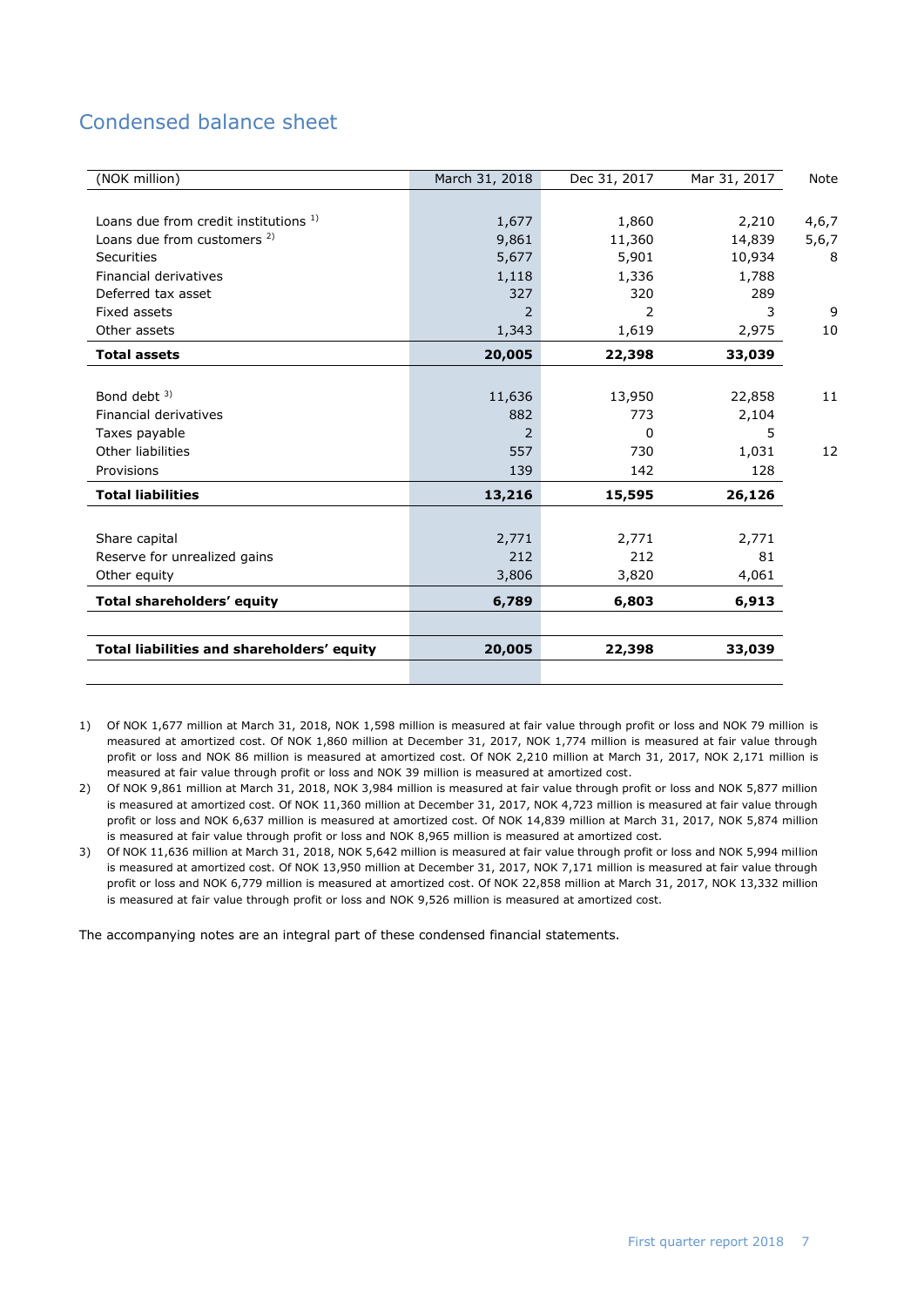# <span id="page-7-0"></span>Condensed statement of changes in equity

| Profit/(loss) for the period<br>Equity at March 31, 2018        | 0<br>2,771            | 0<br>212                       | 0<br>3,820   | 14<br>(14)                            | 14<br>6,789     |
|-----------------------------------------------------------------|-----------------------|--------------------------------|--------------|---------------------------------------|-----------------|
| comprehensive income                                            | 0                     | 0                              | 0            | (28)                                  | (28)            |
| Equity at January 1, 2018<br>Actuarial gains/(losses) and other | 2,771                 | 212                            | 3,820        | 0                                     | 6,803           |
| Equity at March 31, 2017                                        | 2,771                 | 81                             | 4,213        | (152)                                 | 6,913           |
| Profit/(loss) for the period                                    | 0                     | 0                              | 0            | (152)                                 | (152)           |
| Actuarial gains/(losses) and other<br>comprehensive income      | 0                     | 0                              | 0            | 0                                     | 0               |
| Equity at January 1, 2017                                       | 2,771                 | 81                             | 4,213        | 0                                     | 7,065           |
| (NOK million)                                                   | Share<br>capital $1)$ | Reserve<br>unrealized<br>gains | Other equity | Comprehensive<br>Income <sup>2)</sup> | Total<br>equity |

1) Restricted equity that cannot be paid out to the owners without a shareholder resolution to reduce the share capital in accordance with the Public Limited Companies Act under Norwegian Law.

2) The allocation of income for the period between the reserve for unrealized gains and other equity show that if the allocation was performed at this date, it would have reduced the reserve for unrealized gains by NOK 20 million and increased other equity by NOK 6 million. The closing balances would have been NOK 192 million for the reserve for unrealized gains, and NOK 3,826 million for other equity.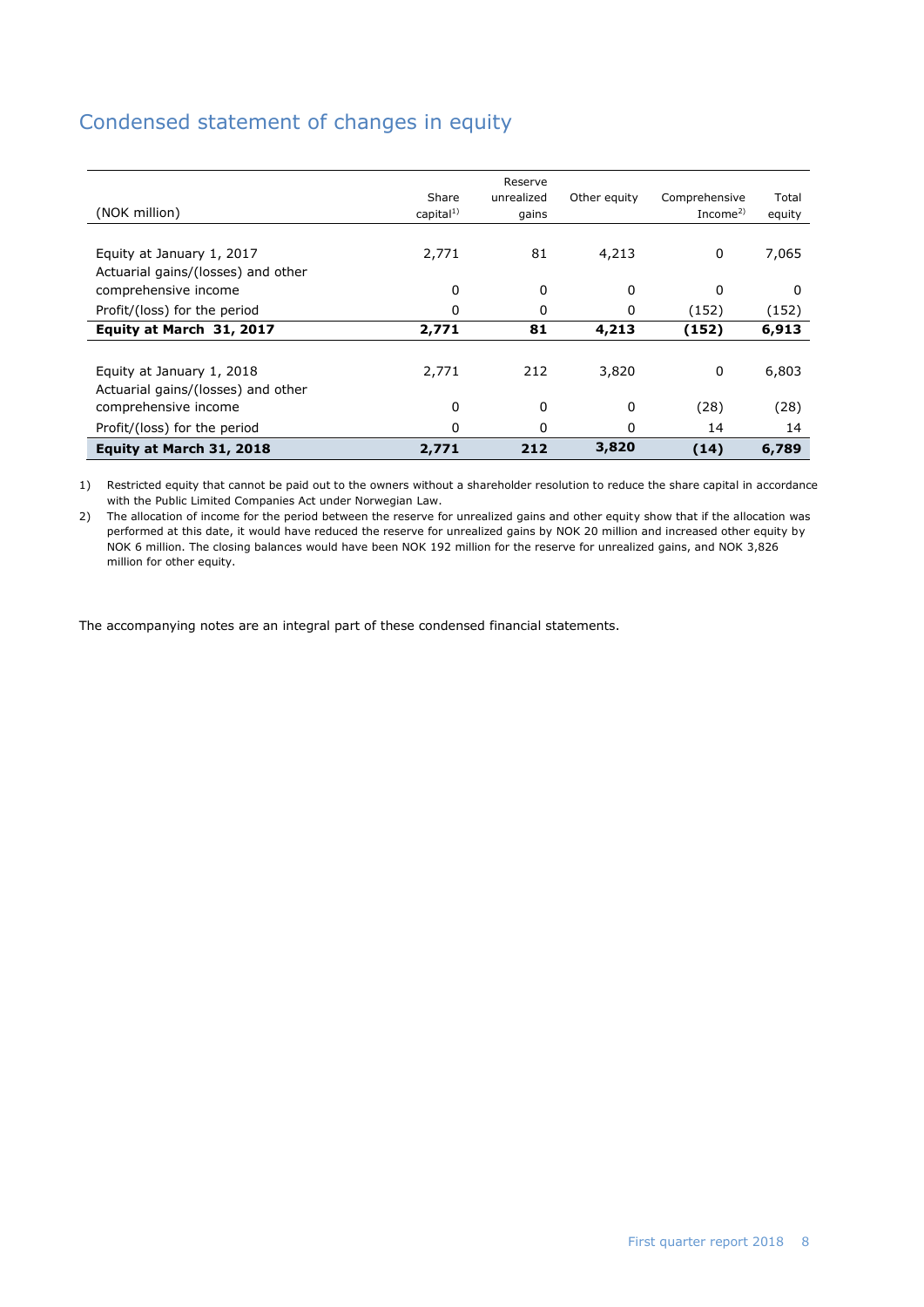# <span id="page-8-0"></span>Condensed cash flow statement

|                                                                                                           | First quarter |          |
|-----------------------------------------------------------------------------------------------------------|---------------|----------|
| (NOK million)                                                                                             | 2018          | 2017     |
| Pre-tax operating profit/(loss)                                                                           | 19            | (203)    |
| Provided by operating activities:                                                                         |               |          |
| Accrual of contribution from the Norwegian government                                                     | (21)          | (19)     |
| Unrealized losses/(gains) on financial instruments at fair value                                          | (9)           | 224      |
| Depreciation                                                                                              | 1             | 1.       |
| Principal collected on loans                                                                              | 1,230         | 2,399    |
| Purchase of financial investments (trading)                                                               | (2,320)       | (4, 172) |
| Proceeds from sale or redemption of financial investments (trading)                                       | 2,420         | 2,132    |
| Contribution paid by the Norwegian government                                                             | 80            | 0        |
| Taxes paid                                                                                                | 0             | (8)      |
| Changes in:                                                                                               |               |          |
| Accrued interest receivable                                                                               | 85            | (59)     |
| Other receivables                                                                                         | 140           | (156)    |
| Accrued expenses and other liabilities                                                                    | (240)         | 103      |
| Net cash flow from operating activities                                                                   | 1,385         | 242      |
|                                                                                                           |               |          |
| Proceeds from sale or redemption of financial investments                                                 | 0             | 1        |
| Net cash flow from financial derivatives                                                                  | 134           | 58       |
| Net cash flow from investing activities                                                                   | 134           | 59       |
|                                                                                                           |               |          |
| Net proceeds from issuance of commercial paper debt                                                       | 310           | 0        |
| Repayments of commercial paper debt                                                                       | (387)         | 0        |
| Principal payments on bond debt                                                                           | (1, 598)      | (319)    |
| Net cash flow from financing activities                                                                   | (1, 675)      | (319)    |
|                                                                                                           |               |          |
| Net change in cash and cash equivalents <sup>1)</sup>                                                     | (156)         | (18)     |
|                                                                                                           | 941           | 1,010    |
| Cash and cash equivalents at beginning of period<br>Effect of exchange rates on cash and cash equivalents | (14)          | 0        |
| Cash and cash equivalents <sup>1)</sup> at end of period                                                  | 771           | 992      |
|                                                                                                           |               |          |

1) Cash equivalents are defined as bank deposits with original maturity less than three months. See note 4.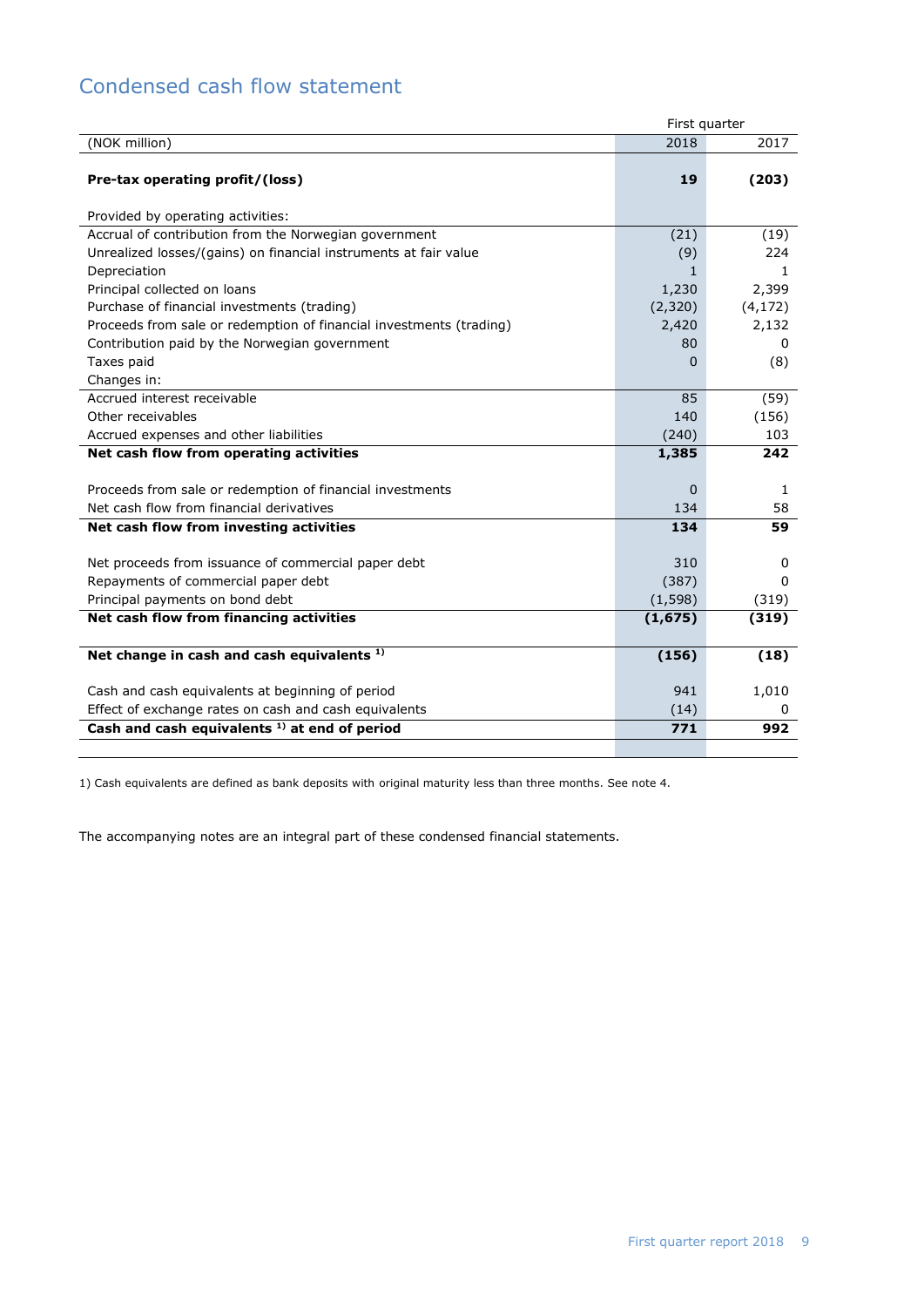## <span id="page-9-0"></span>Notes to the accounts

### 1. Accounting policies

Eksportfinans' first quarter condensed interim financial statements have been presented in accordance with International Financial Reporting Standards (**IFRS**), in line with IFRS as adopted by the European Union (**EU**). The condensed interim financial statements have been prepared in accordance with IAS 34, Interim Financial Reporting.

Except for the adoption of IFRS 9, described below, the accounting policies and methods of computation applied in the preparation of these condensed interim financial statements are the same as those applied in Eksportfinans' annual financial statements of 2017. Those financial statements were approved for issue by the Board of Directors on February 15, 2018 and included in the company's Annual Report for the year-end December 31, 2017. These policies have been consistently applied to all the periods presented. These financial statements should be read in conjunction with the annual report on for the year ended December 31, 2017. Judgments made in the preparations of these financial statements are the same as those made in the year-end financial statements. The interim financial statements do not include risk disclosures and which should be read in conjunction with the annual financial statements.

Eksportfinans has adopted IFRS 9 as issued by IASB with a date of transition of January 1, 2018, which resulted in changes in the accounting policies compared to those applied in the financial statements for the year ended December 31, 2017. The impact of the adoption of IFRS 9 on recognition, classification and measurement of financial instruments as well as the new accounting policies adopted have been described in note 34 of our financial statements for the year ended December 31, 2017.

IFRS 9 introduced a consequential amendment to paragraph 82(a) of IAS 1, which is effective for accounting periods beginning on or after January 1, 2018. Under this amendment, interest revenue calculated using the effective interest method should be separately presented as a component of revenue on the face of the income statement. As a consequence, Interest income on financial assets measured at amortised cost are included in the line item "Interest income" using the effective interest rate. Interest income on financial asset measured at fair value through profit and loss (incl derivatives) are included in the line item "Other similar income" using the contractual interest rate. Figures related to interest income for comparative period is restated accordingly.

#### **New and amended standards (IFRSs) and interpretations (IFRICs) issued but not effective for the financial year beginning January 1, 2018, and not early adopted by the company and the group.**

#### *IFRS 16 "Leases"*

The IASB has published the new standard, IFRS 16 "Leases". The new standard changes the accounting requirements for lessees. All leases (except for short term- and small ticket leases) should be accounted for on the balance sheet of the lessee as a right to use the asset and a corresponding liability, and the lease payments should be recognised as amortisation and interest expense. The accounting requirements for lessors are unchanged. Additional disclosures are also required. The new standard is effective for annual periods beginning on or after 1 January 2019 and earlier application is permitted. The amendments were endorsed by the EU-commission in 2017. The company does not currently intend to early adopt the amendments. The company's assessment is that the new standard will change the accounting of the property lease in Dronning Mauds gate 15 which mainly affects the company's balance sheet.

The information for the three months ended March 31, 2018 and 2017 is unaudited. The information as of and for the year ended December 31, 2017 is derived from the company's audited consolidated financial statements as of and for the year ended December 31, 2017.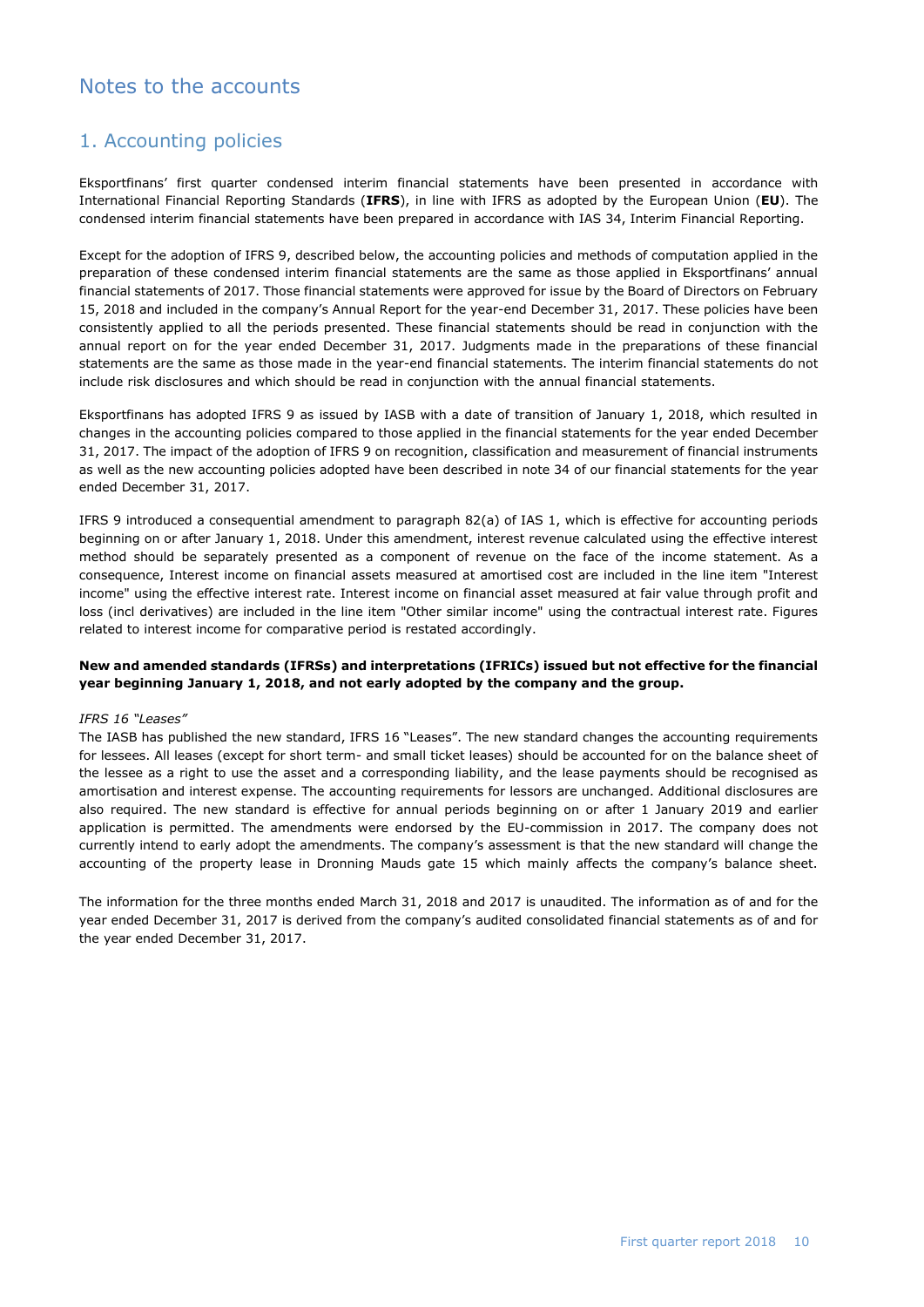## 2. Net gains/(losses) on financial instruments at fair value

#### **Net realized and unrealized gains/(losses) on financial instruments at fair value**

|                                                               |          | First quarter |
|---------------------------------------------------------------|----------|---------------|
| (NOK million)                                                 | 2018     | 2017          |
|                                                               |          |               |
| Securities held for trading                                   | (1)      | 0             |
| Securities designated as at fair value at initial recognition |          | 0             |
| Financial derivatives                                         | 0        | (5)           |
| Other financial instruments at fair value                     | 2        | (2)           |
| Net realized gains/(losses)                                   | 1        | (7)           |
|                                                               |          |               |
| Loans and receivables                                         |          | 9             |
| Securities $1$ )                                              |          | 42            |
| Financial derivatives <sup>2)</sup>                           | (396)    | (35)          |
| Commercial paper debt 3) 4)                                   |          | 0             |
| Bond debt $3)$ 4)                                             | 397      | (240)         |
| Other                                                         | $\Omega$ | 0             |
| Net unrealized gains/(losses)                                 | 9        | (224)         |
|                                                               |          |               |
| Net realized and unrealized gains/(losses)                    | 10       | (231)         |

1) Net unrealized gains/(losses) on securities:

|                                                               |      | First quarter |
|---------------------------------------------------------------|------|---------------|
| (NOK million)                                                 | 2018 | 2017          |
|                                                               |      |               |
| Securities held for trading                                   |      | 30            |
| Securities designated as at fair value at initial recognition |      |               |
| Total                                                         |      | 42            |

2) The Portfolio Hedge Agreement is included with a loss of NOK 0 million as of March 31, 2018 and a loss of NOK 40 million as of March 31, 2017.

3) In the first quarter of 2018, Eksportfinans had an unrealized gain of NOK 398 million (loss of NOK 240 million in the

corresponding period of 2017) on its own debt.

4) In the first quarter of 2018, Eksportfinans had an unrealized gain of NOK 397 million of financial liabilities classified as level 3 in the fair value hierarchy (loss of NOK 240 million in the corresponding period of 2017).

See note 15 for a presentation of the above table including effects from economic hedging.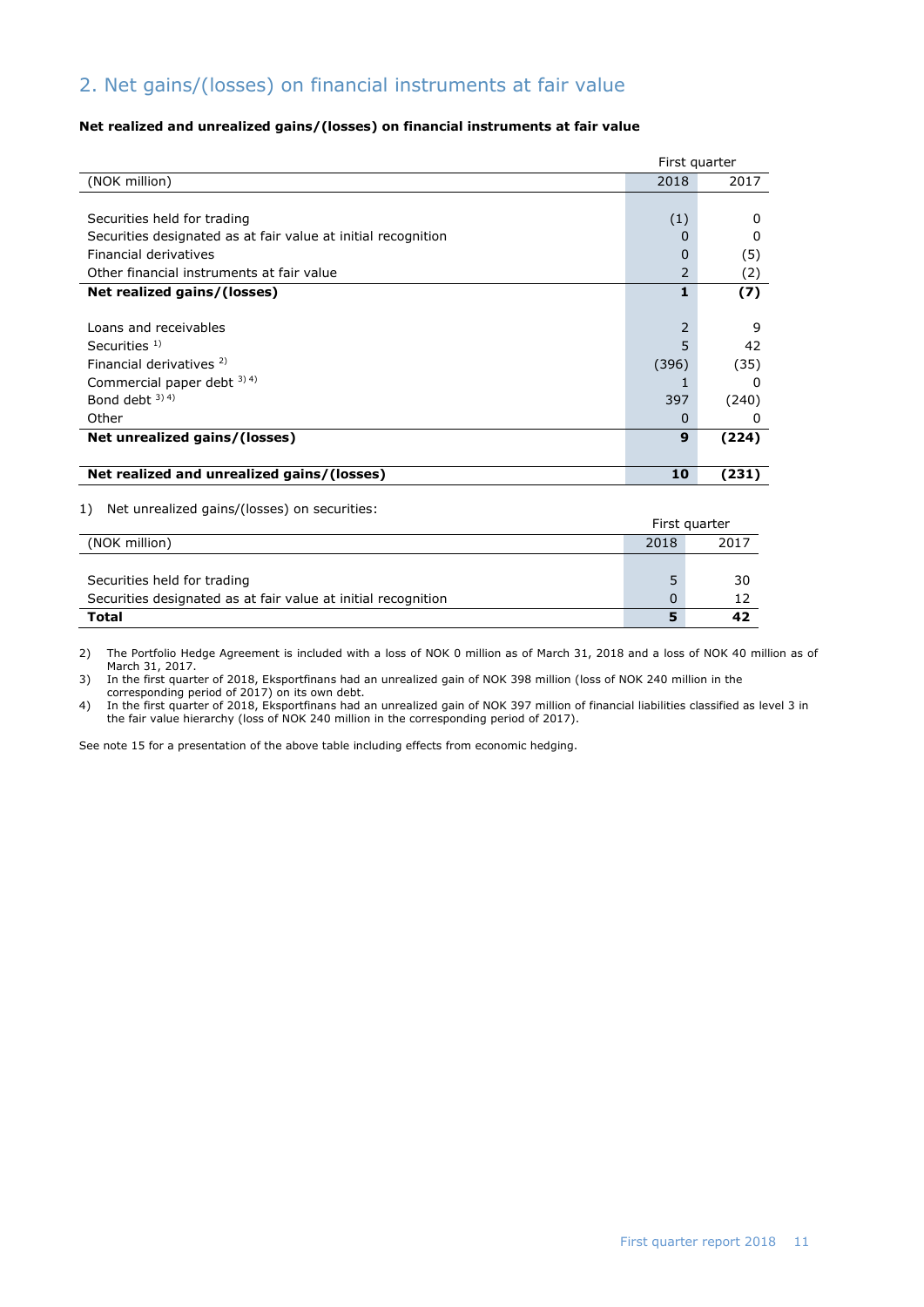## 3. Capital adequacy

Capital adequacy is calculated in accordance with the CRD IV regulations in force from the Financial Supervisory Authority of Norway. These regulations were implemented as of September 30, 2014. The company has adopted the standardized approach to capital requirements.

Eksportfinans' leverage ratio<sup>1)</sup> was 35.5 % at March 31, 2018, compared to 31.1 % at December 31, 2017 and 19.4 % at March 31, 2017.

#### **Risk-weighted assets and off-balance sheet items**

| (NOK million)                    | Dec 31, 2017<br>Mar 31, 2018 |          | Mar 31, 2017 |          |             |          |
|----------------------------------|------------------------------|----------|--------------|----------|-------------|----------|
|                                  |                              |          |              |          |             |          |
|                                  |                              | Risk-    |              | Risk-    |             | Risk-    |
|                                  | <b>Book</b>                  | weighted | <b>Book</b>  | Weighted | <b>Book</b> | Weighted |
|                                  | value                        | value    | value        | value    | value       | Value    |
|                                  |                              |          |              |          |             |          |
| Total assets                     | 20,005                       | 6,116    | 22,398       | 6,429    | 33,039      | 9,075    |
| Operational risk                 |                              | 490      |              | 490      |             | 588      |
| <b>Total risk-weighted value</b> |                              | 6,606    |              | 6,919    |             | 9,663    |

#### **The company's regulatory capital**

| (NOK million and                |       |              |              |       |              |       |
|---------------------------------|-------|--------------|--------------|-------|--------------|-------|
| in percent of risk-weighted     |       |              |              |       |              |       |
| value)                          |       | Mar 31, 2018 | Dec 31, 2017 |       | Mar 31, 2017 |       |
|                                 |       |              |              |       |              |       |
| Core capital $2$                | 6,508 | 98,5%        | 6,517        | 94.2% | 6,445        | 66.7% |
| <b>Total regulatory capital</b> | 6,508 | 98,5%        | 6,517        | 94.2% | 4,445        | 66.7% |

1) Indicates the ratio of the core capital divided by the book value of assets.

2) Includes share capital, other equity, and other deductions and additions in accordance with the Norwegian capital adequacy regulations.

### 4. Loans due from credit institutions

|                                                       | March 31, | Dec 31, 2017 | March 31, |
|-------------------------------------------------------|-----------|--------------|-----------|
| (NOK million)                                         | 2018      |              | 2017      |
|                                                       |           |              |           |
| Cash equivalents $1$ )                                | 771       | 941          | 992       |
| Other bank deposits and claims on banks <sup>2)</sup> | 0         | 0            |           |
| Loans to other credit institutions,                   |           |              |           |
| nominal amount (also included in note 6) $^{3}$       | 865       | 873          | 1,251     |
| Accrued interest on loans and unamortized             |           |              |           |
| premium/discount on purchased loans                   | 45        | 56           | (20)      |
| Adjustment to fair value on loans                     | (4)       | (10)         | (15)      |
| <b>Total</b>                                          | 1,677     | 1,860        | 2,210     |

1) Cash equivalents are defined as bank deposits with maturity of less than three months.

2) The company has entered into agreements to acquire loans from shareholders and other banks active in the Norwegian market for export financing. The company has placed an initial deposit with the selling bank, which is used as consideration for these purchases. The amounts in the table represent remaining deposit or overdraft related to these agreements.

3) The company has acquired certain loan agreements from banks for which the selling bank provides a repayment guarantee, therefore retaining the credit risk of the loans. Under IFRS these loans are classified as loans to credit institutions. Of the loans to credit institutions these loans amounted to NOK 153 at March 31, 2018, NOK 161 million at December 31, 2017 and NOK 183 million at March 31, 2017.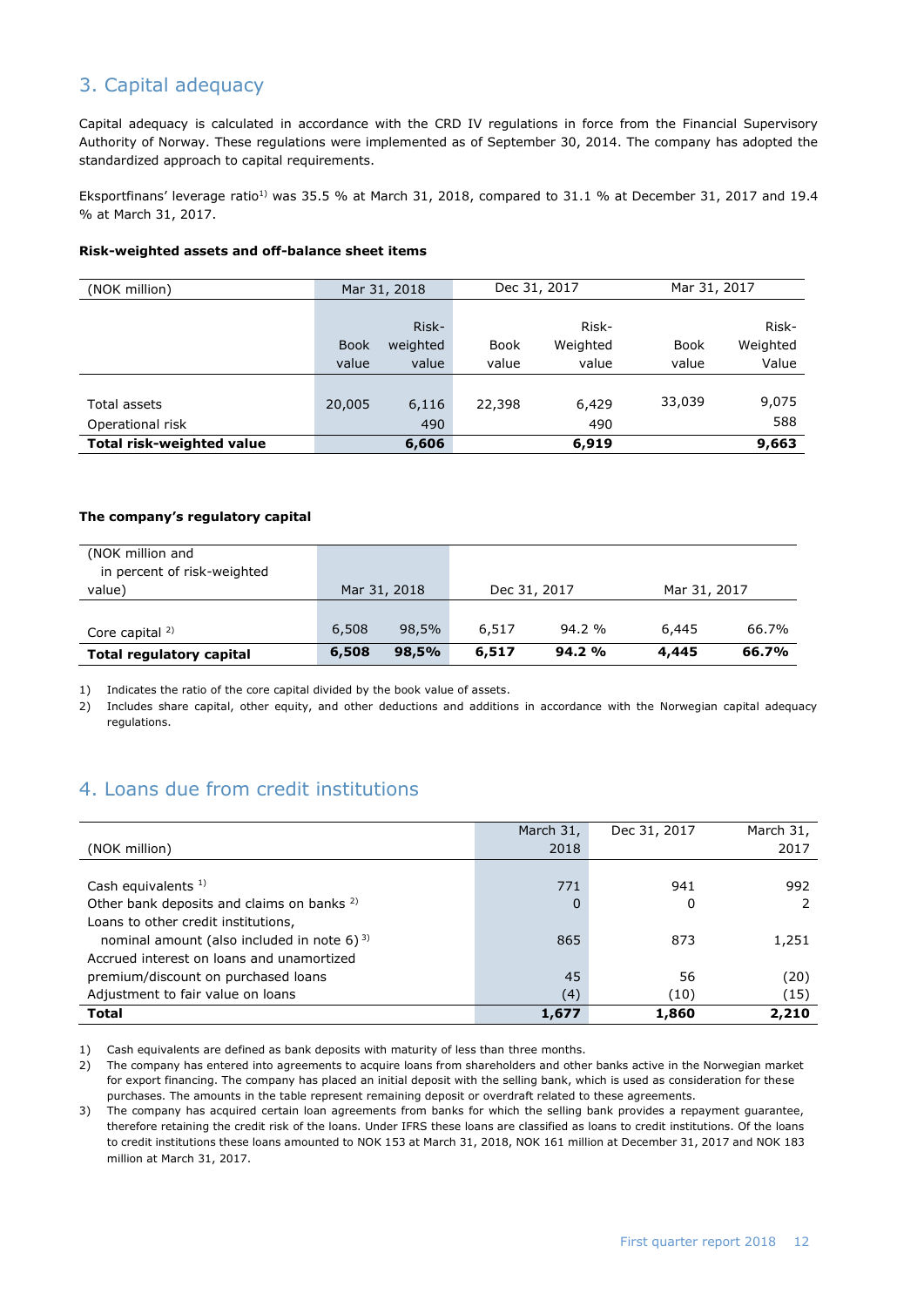### 5. Loans due from customers

| (NOK million)                                                                                                      | Mar 31, 2018 | Dec 31, 2017 | Mar 31, 2017 |
|--------------------------------------------------------------------------------------------------------------------|--------------|--------------|--------------|
|                                                                                                                    |              |              |              |
| Loans due from customers,<br>nominal amount (also included in note 6)<br>Accrued interest on loans and unamortized | 9,824        | 11,312       | 14,621       |
| premium/discount on purchased loans                                                                                | 26           | 34           | 198          |
| Adjustment to fair value on loans                                                                                  | 11           | 14           | 20           |
| <b>Total</b>                                                                                                       | 9,861        | 11,360       | 14,839       |

# 6. Total loans due from credit institutions and customers

Nominal amounts related to loans due from credit institutions (note 4) and customers (note 5), respectively.

| (NOK million)                                        | Mar 31, 2018 | Dec 31, 2017 | Mar 31, 2017 |
|------------------------------------------------------|--------------|--------------|--------------|
|                                                      |              |              |              |
| Loans due from credit institutions                   | 865          | 873          | 1,251        |
| Loans due from customers                             | 9,824        | 11,312       | 14,621       |
| <b>Total nominal amount</b>                          | 10,689       | 12,185       | 15,872       |
|                                                      |              |              |              |
| Commercial loans                                     | 4,820        | 5,558        | 7,059        |
| Government-supported loans                           | 5,869        | 6,627        | 8,814        |
| <b>Total nominal amount</b>                          | 10,689       | 12,185       | 15,872       |
|                                                      |              |              |              |
| Ships                                                | 5,408        | 6,085        | 8,059        |
| Capital goods                                        | 2,969        | 3,664        | 4,955        |
| Export-related and international activities 1)       | 994          | 1,105        | 1,495        |
| Direct loans to Norwegian local government sector    | 610          | 621          | 651          |
| Municipal-related loans to other credit institutions | 700          | 700          | 700          |
| Loans to employees                                   | 8            | 10           | 12           |
| <b>Total nominal amount</b>                          | 10,689       | 12,185       | 15,872       |

1) Export-related and international activities consist of loans to the following categories of borrowers:

| (NOK million)               | Mar 31, 2018 | Dec 31, 2017 | Mar 31, 2017 |
|-----------------------------|--------------|--------------|--------------|
|                             |              |              |              |
| Shipping                    | 938          | 1,047        | 1,372        |
| Real estate management      | 56           | 58           | 67           |
| Oil and gas                 | $\mathbf 0$  |              | 56           |
| <b>Total nominal amount</b> | 994          | 1,105        | 1,495        |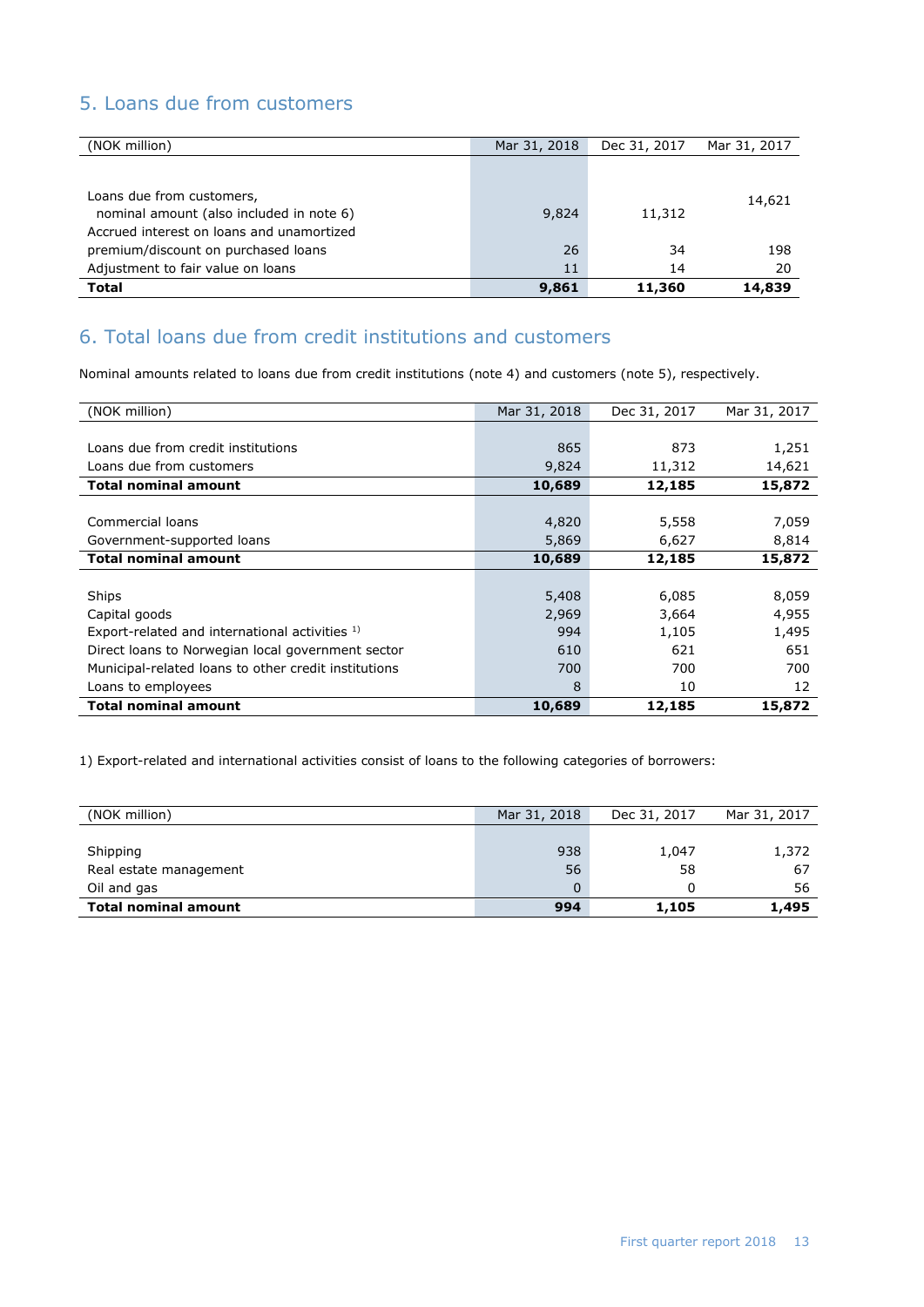## 7. Loans past due or impaired

| (NOK million)                                          | Mar 31, 2018 | Dec 31, 2017 | Mar 31, 2017 |
|--------------------------------------------------------|--------------|--------------|--------------|
|                                                        |              |              |              |
| Interest and principal installment 1-30 days past due  | 0            | 0            | 0            |
| Not matured principal on loans                         |              |              |              |
| with payments 1-30 days past due                       | 0            | 0            | 0            |
|                                                        |              |              |              |
| Interest and principal installment 31-90 days past due | 1            | 13           | 2            |
| Not matured principal on loans                         |              |              |              |
| with payments 31-90 days past due                      | 5            | 3            | 6            |
|                                                        |              |              |              |
|                                                        |              |              |              |
| Interest and principal installment                     |              |              |              |
| more than 90 days past due                             | 20           | 11           | 35           |
| Not matured principal on loans                         |              |              |              |
| with payments more than 90 days past due               | 15           | 17           | 31           |
|                                                        |              |              |              |
| <b>Total loans past due</b>                            | 41           | 44           | 76           |
|                                                        |              |              |              |
| Relevant collateral or guarantees received 1)          | 41           | 44           | 76           |
| Fair value adjustment on loans past due                | 0            | 0            | 0            |
| Impairments on loans measured at amortized cost        | 0            | 0            | $\mathbf{0}$ |

1) The company considers all loans to be secured in a satisfactory manner. For these transactions, amounting to NOK 41 million, the Norwegian government, through the Norwegian Export Credit Guarantee Agency (GIEK), guarantees approximately 94 percent of the amounts in default. The remaining 6 percent are guaranteed by private banks, most of them operating in Norway. Where applicable, claims have already been submitted in accordance with the guarantees.

The loss allowance is 0 for all periods presented.

The following table shows the book value of loans measured at amortized cost in each stage as defined by IFRS 9.

| (NOK million)                          | Mar 31, 2018 |
|----------------------------------------|--------------|
| Stage 1                                | 5,908        |
| Stage 2                                | 6            |
| Stage 3                                | 35           |
| Total loans measured at amortized cost | 5,949        |

## 8. Securities

| (NOK million)                                          | Mar 31, 2018 | Dec 31, 2017 | Mar 31, 2017 |
|--------------------------------------------------------|--------------|--------------|--------------|
|                                                        |              |              |              |
| Trading portfolio                                      | 5,677        | 5,901        | 9,760        |
| Other securities at fair value through profit and loss | 0            |              | 1,174        |
| Total                                                  | 5,677        | 5,901        | 10,934       |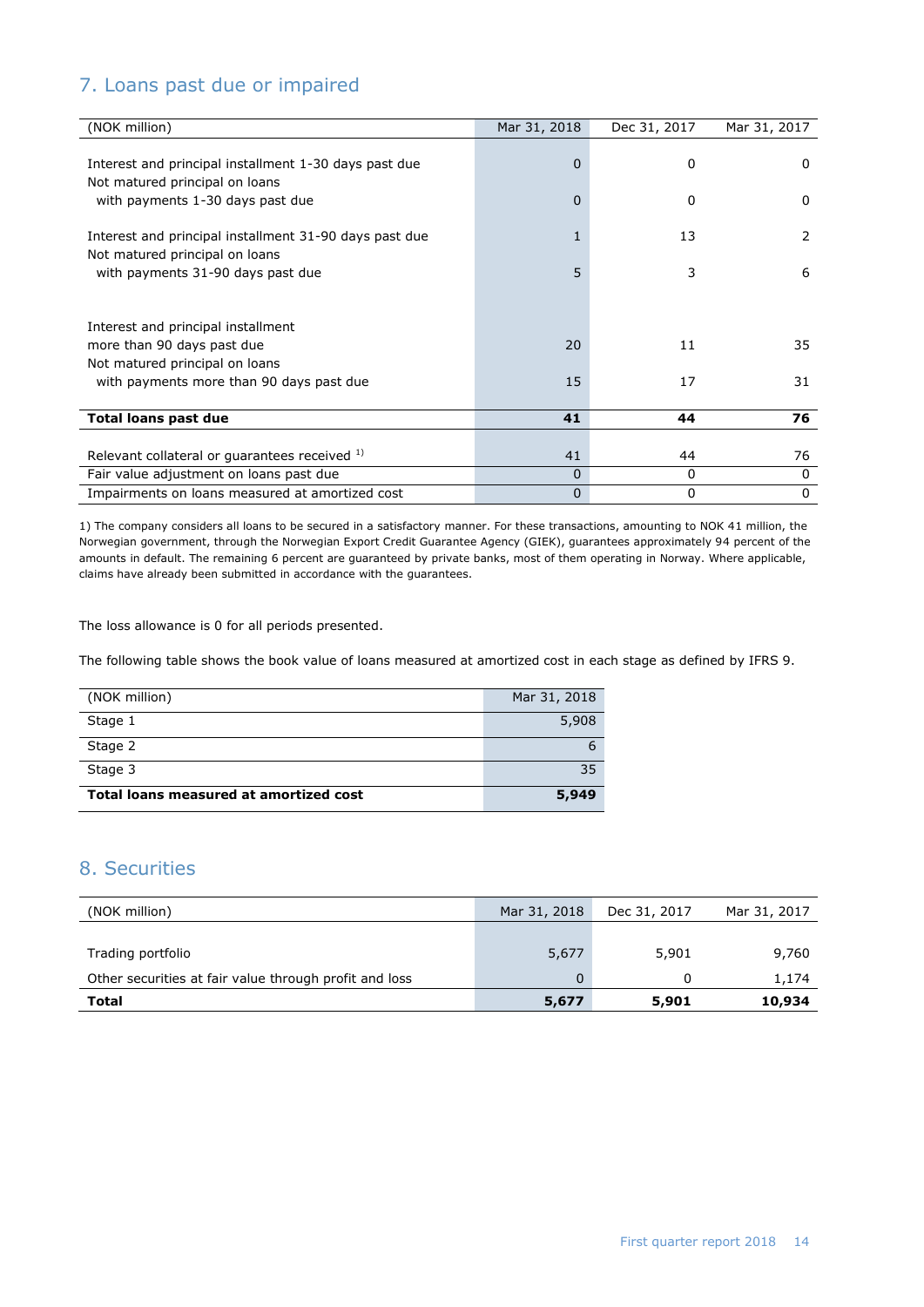### 9. Fixed assets

| (NOK million)             | Mar 31, 2018 | Dec 31, 2017 | Mar 31, 2017 |
|---------------------------|--------------|--------------|--------------|
|                           |              |              |              |
| Intangible assets         |              |              |              |
| Other fixed assets        |              |              |              |
| <b>Total fixed assets</b> |              |              |              |

### 10. Other assets

| (NOK million)                    | Mar 31, 2018 | Dec 31, 2017 | Mar 31, 2017 |
|----------------------------------|--------------|--------------|--------------|
|                                  |              |              |              |
| Settlement account 108 Agreement | 111          | 173          | 425          |
| Cash collateral provided         | 928          | 823          | 1,896        |
| Collateral deposit $1$ )         | 292          | 617          | 643          |
| Other                            | 12           | 6            | 11           |
| <b>Total other assets</b>        | 1,343        | 1,619        | 2,975        |

1) The collateral deposit relates to a USD 37.5 million deposit of collateral for the benefit of Citibank N.A. to cover Eksportfinans' day to day settlement activity. This amount can be adjusted up or down depending on settlement activity of Eksportfinans. Citibank is entitled to at any time without prior notice to Eksportfinans to set-off or transfer all or part of the deposit in or towards satisfaction of all or any part of the secured obligations.

### 11. Bond debt

| (NOK million)                    | Mar 31, 2018 | Dec 31, 2017 | Mar 31, 2017 |
|----------------------------------|--------------|--------------|--------------|
|                                  |              |              |              |
| Commercial paper debt            | 309          | 394          | 0            |
| Bond debt                        | 11,916       | 13,693       | 23,313       |
| Adjustment to fair value on debt | (687)        | (327)        | (654)        |
| Accrued interest                 | 98           | 190          | 299          |
| <b>Total bond debt</b>           | 11,636       | 13,950       | 22,858       |

### 12. Other liabilities

| (NOK million)                  | Mar 31, 2018 | Dec 31, 2017 | Mar 31, 2017 |
|--------------------------------|--------------|--------------|--------------|
|                                |              |              |              |
| Grants to mixed credits        | 11           | 12           | 20           |
| Cash collateral received       | 534          | 564          | 768          |
| Other short-term liabilities   | 12           | 154          | 243          |
| <b>Total other liabilities</b> | 557          | 730          | 1,031        |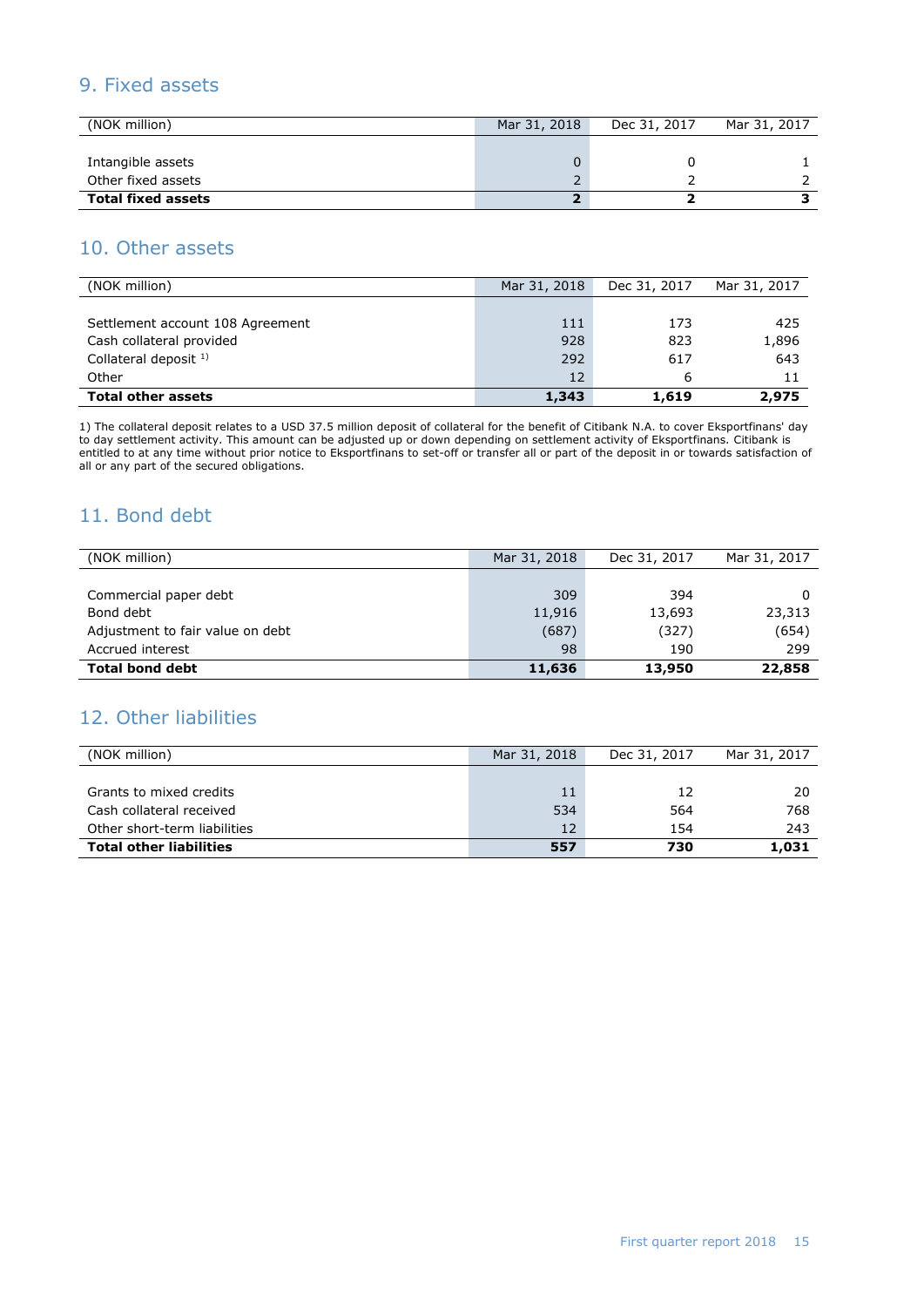## 13. Segment information

The company is divided into two business areas: Lending and Securities. The company also has a treasury department responsible for the day-to-day risk management and asset and liability management. Income and expenses related to treasury are divided between the two business areas. For income and expenses between the segments, the transactions are at arm's length.

#### **Income and expenses divided between segments:**

|                                           |                | Lending       |                | <b>Securities</b> |  |  |
|-------------------------------------------|----------------|---------------|----------------|-------------------|--|--|
|                                           |                | First quarter |                | First quarter     |  |  |
| (NOK million)                             | 2018           | 2017          | 2018           | 2017              |  |  |
|                                           |                |               |                |                   |  |  |
| Net interest income $1$ )                 | 25             | 42            | 10             | 20                |  |  |
|                                           |                |               |                |                   |  |  |
| Net Commissions and                       |                |               |                |                   |  |  |
| related to banking services <sup>2)</sup> | 0              | 0             | 0              | 0                 |  |  |
| Net gains/(losses)                        |                |               |                |                   |  |  |
| on financial instruments at fair value    | 3              | 0             | 6              | (5)               |  |  |
| Income/expense allocated by volume 3)     | 1              | (1)           | 0              | 0                 |  |  |
| Net other operating income                | 4              | (1)           | 6              | (5)               |  |  |
|                                           |                |               |                |                   |  |  |
| <b>Total operating income</b>             | 29             | 41            | 16             | 15                |  |  |
| <b>Total operating expenses</b>           | 13             | 16            | 13             | 18                |  |  |
| Pre-tax operating profit/(loss)           | 16             | 25            | з              | (3)               |  |  |
|                                           |                |               |                |                   |  |  |
| Taxes                                     | $\overline{4}$ | 7             | 1              | (1)               |  |  |
| <b>Profit/loss for the period</b>         | 12             | 18            | $\overline{2}$ | (2)               |  |  |

1) Net interest income includes interest income directly attributable to the segments based on Eksportfinans' internal pricing model. The treasury department obtains interest on Eksportfinans' equity and in addition the positive or negative result (margin) based on the difference between the internal interest income from the segments and the actual external funding cost. Net interest income in the treasury department is allocated to the reportable segments based on volume for the margin, and risk weighted volume for the interest on equity.

2) Income/(expense) directly attributable to each segment.

3) Income/expense, other than interest, in the treasury department has been allocated to the business areas by volume. These are items included in net other operating income in the income statement.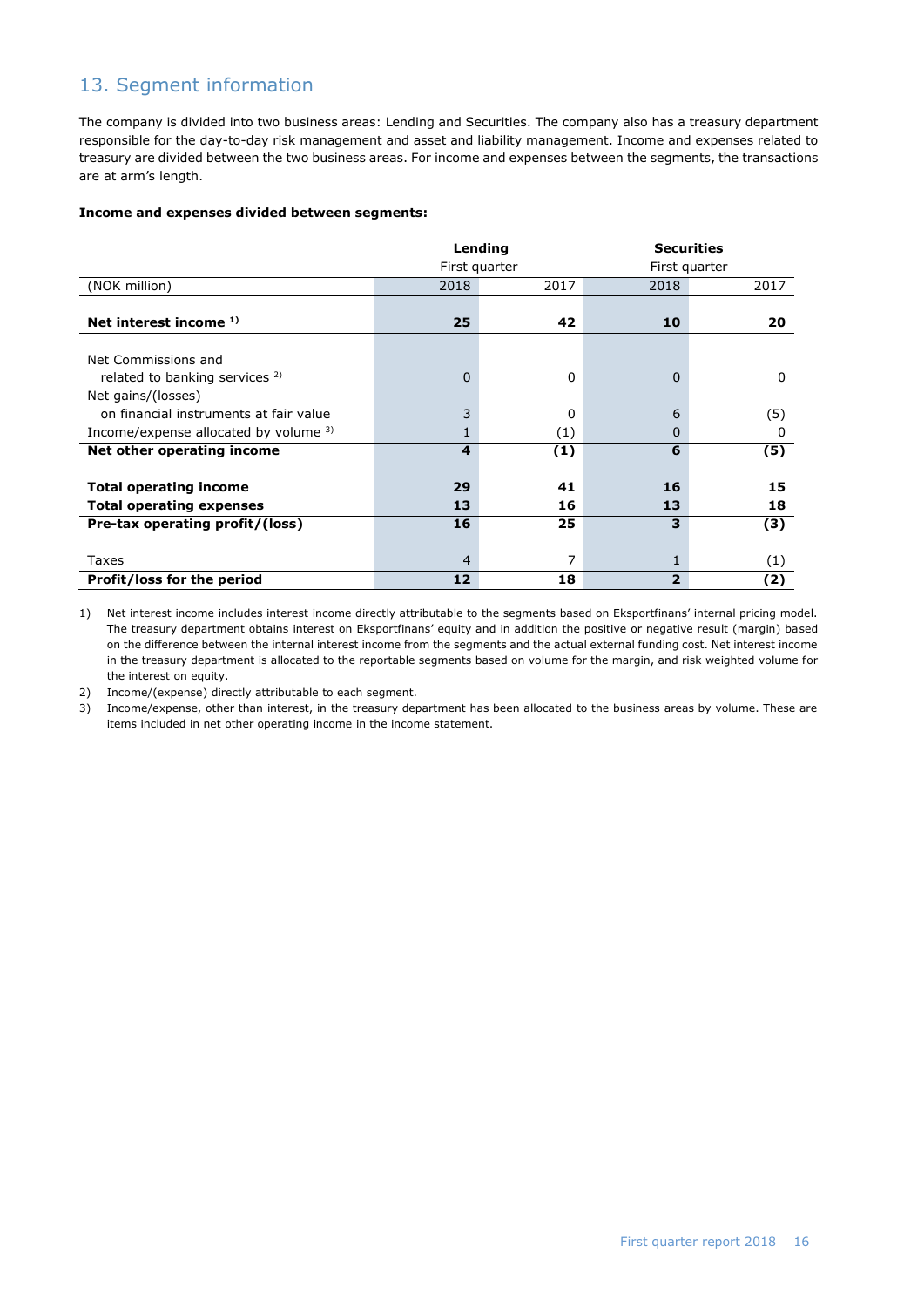### 14. Material transactions with related parties

The company's two largest shareholders, DNB Bank ASA and Nordea Bank AB, are considered to be related parties in accordance with IAS 24 Related Party Disclosures. All transactions with related parties are made on market terms.

| (NOK million)           | Deposits<br>1) | Guarantees<br>issued $2$ ) | Guarantees<br>received $3)$ | PHA $4$  |
|-------------------------|----------------|----------------------------|-----------------------------|----------|
|                         |                |                            |                             |          |
| Balance January 1, 2018 | 536            | 0                          | 4,115                       | 0        |
| Change in the period    | (37)           | 0                          | (528)                       | 0        |
| Balance March 31, 2018  | 499            | 0                          | 3,587                       | $\bf{0}$ |
|                         |                |                            |                             |          |
| Balance January 1, 2017 | 701            | 103                        | 5,333                       | (540)    |
| Change in the period    | (638)          | (103)                      | (957)                       | (25)     |
| Balance March 31, 2017  | 63             | 0                          | 4,376                       | (565)    |

1) Deposits made by the company.

2) Guarantees issued by the company to support the Norwegian export industry.

3) Guarantees provided to the company from the related parties.

4) Effective from March 1, 2008, Eksportfinans entered into a derivative portfolio hedge agreement with the majority of its shareholders. It stated that it would offset losses up to NOK 5 billion in the liquidity portfolio held as of February 29, 2008. The agreement would also offset any gains in the portfolio as of the same date. Payments to or from the company related to the losses or gains, respectively, in the portfolio, would take place on the last day of February each year, with the first payment in 2011. The agreement expired with the maturities of the bonds included in the contract, with the latest maturity on December 31, 2023. As of March 1, 2016 the agreement was renegotiated to reduce the amount for losses covered from NOK 5 billion to NOK 1.5 billion. This was due to the reduction of the underlying portfolio. Eksportfinans would pay a monthly fee of NOK 5 million to the participants in the agreement which was reduced to NOK 1.5 million as of March 1, 2016 due to the reduction of the guarantee amount. On December 21, 2017, the parties to the portfolio hedge agreement of March 1, 2008, as amended, agreed to terminate said agreement as of December 31, 2017 on Eksportfinans' request. The balances above show the related parties' share of the fair value of the contract as of the balance sheet date. A negative balance indicates that Eksportfinans owed money to the related parties. Settlement of the final value of the portfolio, as of December 31, 2017, and payment of a termination fee of NOK 55 million was made on January 18, 2018. The termination was done due to the reduced size of the portfolio, and Eksportfinans' capabilities of handling the risk of the portfolio. For further information see the company's annual report on Form 20-F for the fiscal year ended December 31, 2016 (filed with the Securities and Exchange Commission on April 25, 2017 and published on Eksportfinans' web page, [www.eksportfinans.no\)](http://www.eksportfinans.no/).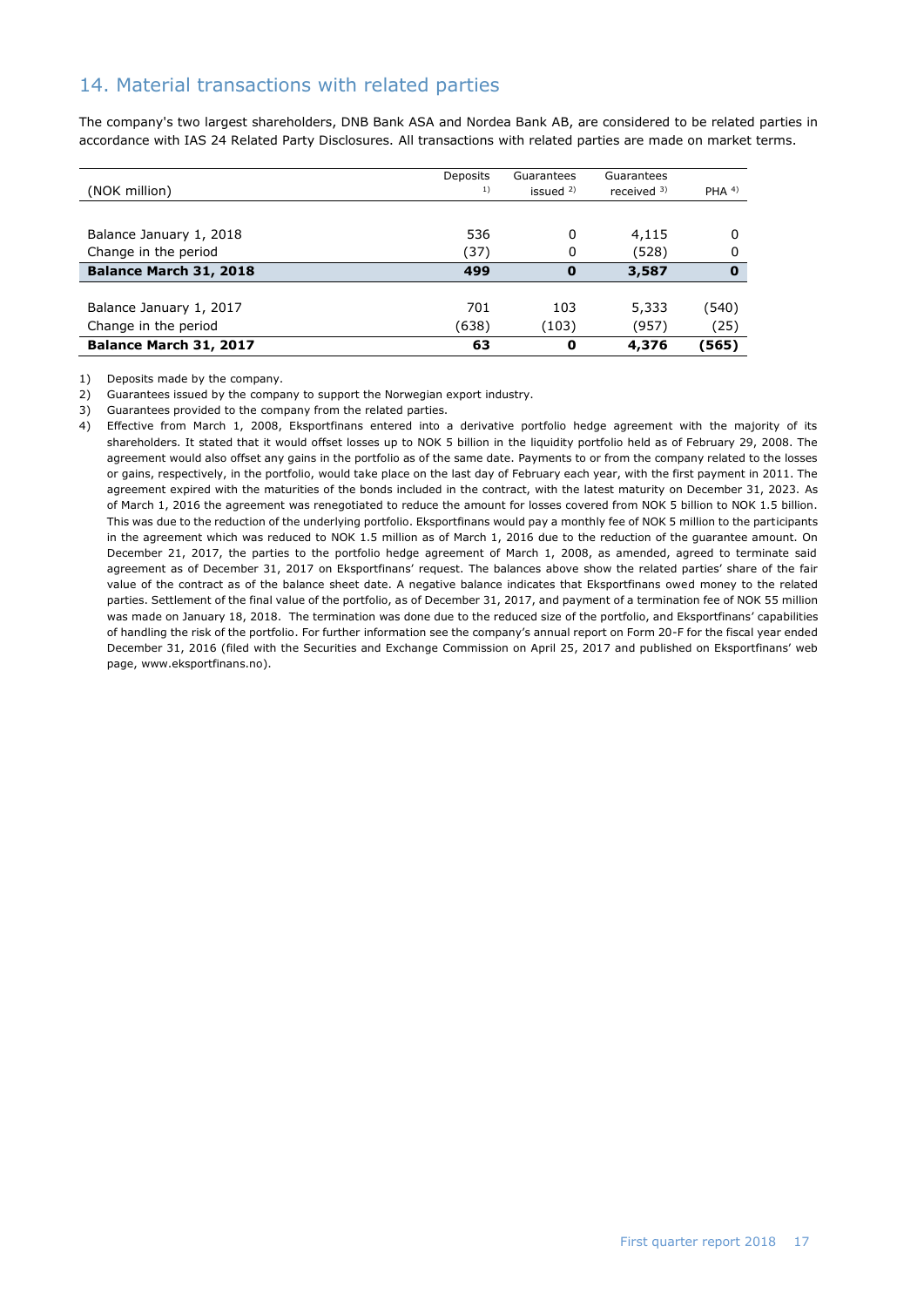## 15. Market risk - effects from economic hedging

Note 2 specifies the net realized and unrealized gains/losses on financial instruments, showing separately the gains/losses related to financial derivatives. When presented to the company's management and Board of Directors, the figures are prepared showing the various financial instruments after netting with related economic hedges, since derivatives are used as economic hedges of the market risk of specific assets and liabilities.

The below table specifies net realized and unrealized gains/(losses) on financial instruments at fair value, netted with related economic hedges.

#### **Net realized and unrealized gains/(losses) on financial instruments at fair value**

|                                                                  |                | First quarter |
|------------------------------------------------------------------|----------------|---------------|
| (NOK million)                                                    | 2018           | 2017          |
|                                                                  |                |               |
| Securities $1$ )                                                 | (1)            | (4)           |
| Other financial instruments at fair value 1)                     | $\overline{2}$ | (3)           |
| Net realized gains/(losses)                                      |                | (7)           |
|                                                                  |                |               |
| Loans and receivables $1$ )                                      | 3              | 17            |
| Securities $1$ )                                                 | 5              |               |
| Commercial paper debt <sup>1)2)3)</sup>                          |                | O             |
| Bond debt $1/2$ <sup>3</sup> )                                   | $\overline{2}$ | (250)         |
| Other financial instruments at fair value 1)                     | $\Omega$       | 0             |
| Net unrealized gains/(losses)                                    | 11             | (231)         |
|                                                                  |                |               |
| Financial derivatives related to the 108 Agreement <sup>4)</sup> | (2)            |               |
| Net realized and unrealized gains/(losses)                       | 10             | (231)         |

1) Including financial derivatives with purpose of economic hedging.

2) Accumulated net gain on own debt is NOK 332 million as of March 31, 2018, compared to NOK 560 million as of March 31, 2017.

3) In the first quarter of 2018, Eksportfinans had an unrealized gain of NOK 3 million (loss of NOK 250 million in the same period of 2017) on its own debt, net of derivatives.

4) Derivatives related to components of the 108 Agreement. The 108 Agreement is accounted for at amortized cost, hence these derivatives are not included in the effects related to financial instruments at fair value.

Interest, and the interest effect of economic hedging instruments, is classified as interest income or expense in the statement of comprehensive income. Changes in fair value are recorded in the line item 'Net gains/losses) on financial instruments at fair value'. For the first quarters of 2018 and 2017, the company recorded NOK 124 million and NOK 247 million respectively, of interest income on loans due from credit institutions, loans due from customers and securities and NOK 66 million and NOK 242 million, respectively, of interest expense on commercial paper and bond debt, subordinated debt and capital contribution securities. In the same periods the company recorded positive NOK 2 million, and positive NOK 3 million, respectively, of interest income on economic hedging instruments and positive NOK 25 million and negative NOK 54 million, respectively, of interest expense on economic hedging instruments.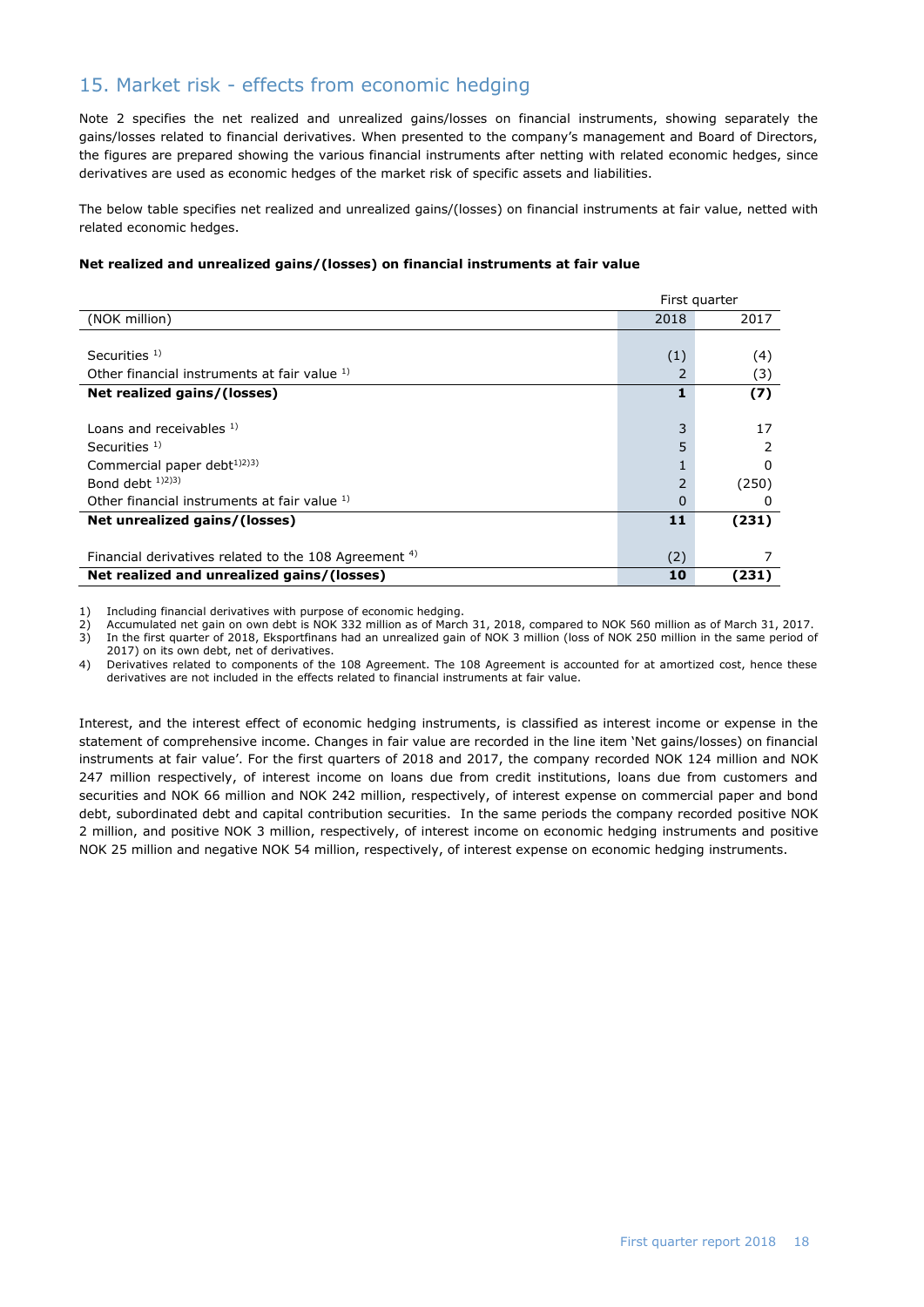# 16. Maturity analysis

#### **Maturity analysis of financial assets and liabilities based on expected maturities at March 31, 2018**

| <b>Total liabilities</b>                                   | 284            | 835       | 569       | 7,194          | 844       | 4,641    | 14,367            |
|------------------------------------------------------------|----------------|-----------|-----------|----------------|-----------|----------|-------------------|
| Cash collateral                                            | 0              | 534       | 0         | $\Omega$       | 0         | 0        | 534               |
| Derivatives gross settled (receive leg)                    | (15)           | (1, 183)  | (638)     | (901)          | (12)      | (2,645)  | (5, 393)          |
| Derivatives gross settled (pay leg)                        | 12             | 1,202     | 678       | 960            | 68        | 2,747    | 5,667             |
| Derivatives net settled                                    | 21             | 25        | 123       | 147            | 147       | 5        | 468               |
| Commercial papers                                          | 117            | 193       | 0         | 0              | 0         | 0        | 310               |
| Structured bond debt                                       | 142            | 14        | 327       | 686            | 585       | 4 5 3 4  | 6,288             |
| Deposits by credit institutions<br>Plain vanilla bond debt | 0<br>7         | 0<br>50   | 0<br>80   | 0<br>6,302     | 0<br>55   | 0<br>0   | $\Omega$<br>6,494 |
| <b>Liabilities</b>                                         |                |           |           |                |           |          |                   |
| <b>Total assets</b>                                        | 542            | 1,515     | 4,258     | 5,733          | 2,395     | 4,907    | 19,351            |
| Cash collateral                                            | 0              | 928       | 0         | 0              | 0         | 0        | 928               |
| Derivatives gross settled (receive leg)                    | 290            | 67        | 286       | 4,213          | 563       | 1,409    | 6,829             |
| Derivatives gross settled (pay leg)                        | (288)          | (48)      | (302)     | (4,040)        | (540)     | (1, 334) | (6, 552)          |
| Derivatives net settled                                    | 5              | 1         | 50        | 103            | 103       | 344      | 606               |
| Securities                                                 | 7              | 135       | 1,887     | 590            | 22        | 2,474    | 5,115             |
| Loans and receivables due from customers                   | 289            | 428       | 2,317     | 4,815          | 2,202     | 1,975    | 12,027            |
| institutions                                               | 239            | 4         | 20        | 51             | 45        | 40       | 398               |
| <b>Assets</b><br>Loans and receivables due from credit     |                |           |           |                |           |          |                   |
| (NOK million)                                              | month          | 3 months  | 1 year    | years          | 5 years   | 5 years  | Total             |
|                                                            | q <sub>1</sub> | including | including | q <sub>3</sub> | including | Over     |                   |
|                                                            | includin       | up to and | up to and | includin       | to and    |          |                   |
|                                                            | and            | 1 month   | 3 months  | and            | 3 year up |          |                   |
|                                                            | Up to          | From      | From      | up to          | From      |          |                   |
|                                                            |                |           |           | 1 year         |           |          |                   |
|                                                            |                |           |           | From           |           |          |                   |

### **Maturity analysis of financial assets and liabilities based on expected maturities at December 31, 2017**

|                                          |                |           |           | From           |           |          |          |
|------------------------------------------|----------------|-----------|-----------|----------------|-----------|----------|----------|
|                                          |                |           |           | 1 year         |           |          |          |
|                                          | Up to          | From      | From      | up to          | From      |          |          |
|                                          | and            | 1 month   | 3 months  | and            | 3 year up |          |          |
|                                          | includin       | up to and | up to and | includin       | to and    |          |          |
|                                          | q <sub>1</sub> | including | including | q <sub>3</sub> | including | Over     |          |
| (NOK million)                            | month          | 3 months  | 1 year    | years          | 5 years   | 5 years  | Total    |
| <b>Assets</b>                            |                |           |           |                |           |          |          |
| Loans and receivables due from credit    |                |           |           |                |           |          |          |
| institutions                             | 333            | 5         | 23        | 51             | 48        | 41       | 501      |
| Loans and receivables due from customers | 526            | 789       | 2,270     | 5,317          | 2,513     | 2,220    | 13,635   |
| Securities                               | 181            | 217       | 806       | 360            | 44        | 2,593    | 4,201    |
| Derivatives net settled                  | 0              | 28        | 28        | 105            | 105       | 347      | 614      |
| Derivatives gross settled (pay leg)      | (161)          | (1, 169)  | (299)     | (3, 101)       | (2, 435)  | (1, 183) | (8,348)  |
| Derivatives gross settled (receive leg)  | 161            | 1,317     | 336       | 3,247          | 2,449     | 1,334    | 8,844    |
| Cash collateral                          | $\Omega$       | 823       | 0         | 0              | 0         | 0        | 823      |
| <b>Total assets</b>                      | 1,040          | 2,011     | 3,163     | 5,980          | 2,723     | 5,352    | 20,269   |
| <b>Liabilities</b>                       |                |           |           |                |           |          |          |
| Deposits by credit institutions          | 0              | 0         | 0         | 0              | 0         | 0        | $\Omega$ |
| Plain vanilla bond debt                  | $\overline{7}$ | 1,277     | 89        | 4,771          | 1,742     | 0        | 7,886    |
| Structured bond debt                     | 80             | 145       | 456       | 1,122          | 826       | 4,264    | 6,894    |
| Commercial papers                        | 0              | 394       | 0         | 0              | $\Omega$  | 0        | 394      |
| Derivatives net settled                  | 22             | 39        | 146       | 199            | 199       | 11       | 616      |
| Derivatives gross settled (pay leg)      | 225            | 786       | 213       | 408            | 79        | 2,510    | 4,221    |
| Derivatives gross settled (receive leg)  | (217)          | (764)     | (194)     | (359)          | (47)      | (2, 448) | (4,029)  |
| Cash collateral                          | 0              | 564       | 0         | 0              | $\Omega$  | 0        | 564      |
| <b>Total liabilities</b>                 | 118            | 2,441     | 711       | 6,140          | 2,799     | 4,337    | 16,545   |
|                                          |                |           |           |                |           |          |          |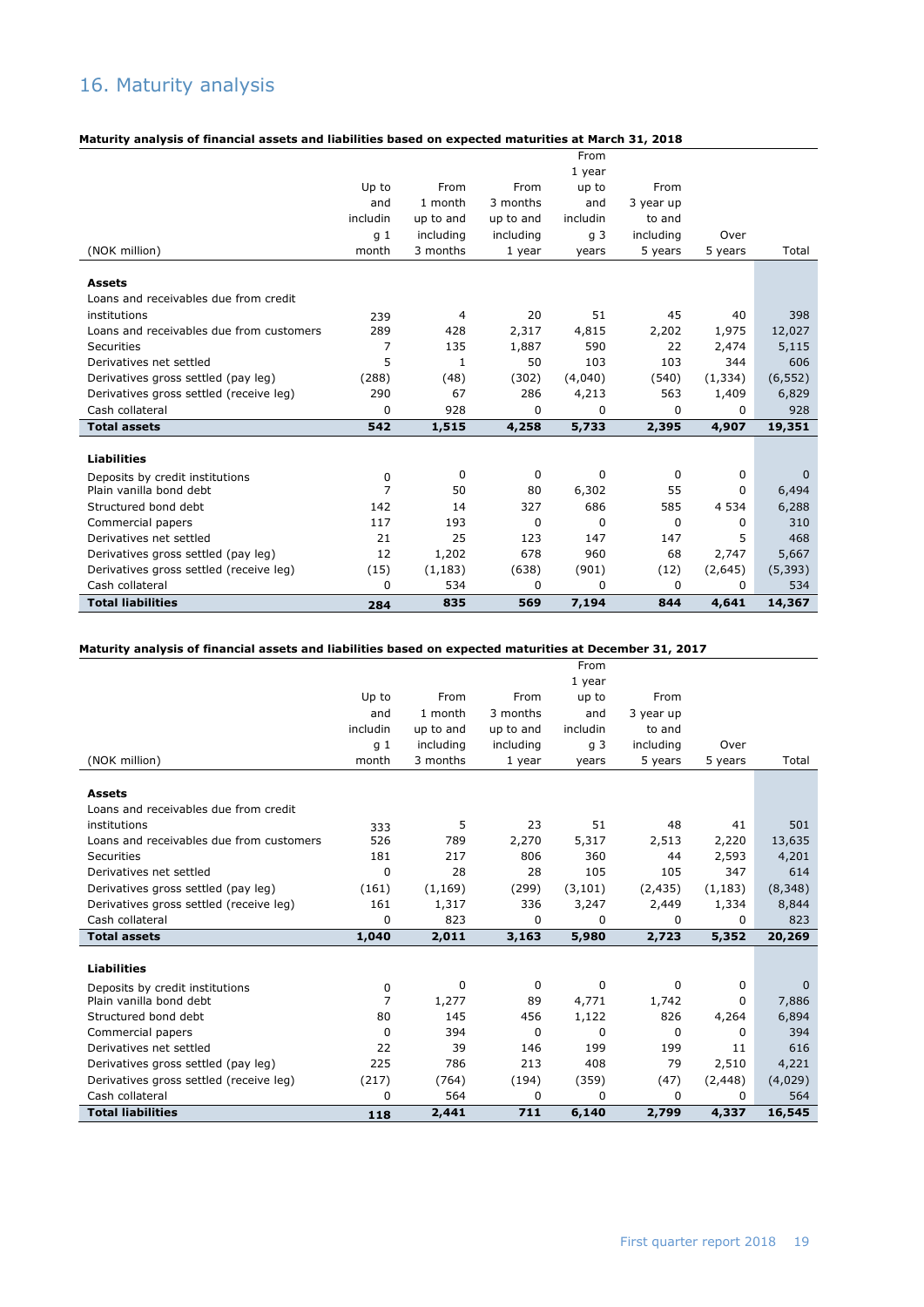|  | Maturity analysis of financial assets and liabilities based on expected maturities at March 31, 2017 |
|--|------------------------------------------------------------------------------------------------------|
|--|------------------------------------------------------------------------------------------------------|

| <b>Total liabilities</b>                               | 208            | 10,624       | 3,334        | 3,458          | 3,678        | 5,315          | 26,616          |
|--------------------------------------------------------|----------------|--------------|--------------|----------------|--------------|----------------|-----------------|
| Subordinated loans                                     | 0              | 0            | 0            | 0              | 0            | 0              | $\Omega$        |
| Cash collateral                                        | 0              | 768          | 0            | 0              | $\mathbf 0$  | 0              | 768             |
| Derivatives gross settled (receive leg)                | (1,406)        | (1,350)      | (691)        | (151)          | (128)        | (2,761)        | (6, 488)        |
| Derivatives gross settled (pay leg)                    | 1,417          | 1,366        | 777          | 186            | 152          | 2,754          | 6,652           |
| Derivatives net settled                                | 51             | 36           | 213          | 325            | 325          | 21             | 969             |
| Structured bond debt                                   | 97             | 1,272        | 1,300        | 841            | 881          | 5,301          | 9,693           |
| <b>Liabilities</b><br>Plain vanilla bond debt          | 48             | 8,532        | 1,734        | 2,257          | 2,449        | 0              | 15,022          |
|                                                        |                |              |              |                |              |                |                 |
| <b>Total assets</b>                                    | 2,552          | 2,797        | 5,597        | 6,647          | 4,512        | 6,429          | 28,535          |
| Cash collateral                                        | 0              | 643          | 0            | $\Omega$       | 0            | 0              | 643             |
| Derivatives gross settled (receive leg)                | 3,202          | 3,782        | 1,386        | 3,282          | 2,391        | 2,148          | 16,190          |
| Derivatives gross settled (pay leg)                    | (3,047)        | (3, 724)     | (1,277)      | (3, 148)       | (2,409)      | (1,938)        |                 |
|                                                        |                |              |              |                |              |                | (15, 543)       |
| Derivatives net settled                                | 5              | 213          | 287          | 97             | 97           | 372            | 1,071           |
| Loans and receivables due from customers<br>Securities | 365<br>1,165   | 492<br>1,387 | 4,279<br>897 | 6,180<br>181   | 3,714<br>660 | 2,796<br>2,999 | 17,826<br>7,289 |
| institutions                                           | 863            | 4            | 25           | 56             | 60           | 53             | 1,060           |
| Loans and receivables due from credit                  |                |              |              |                |              |                |                 |
| <b>Assets</b>                                          |                |              |              |                |              |                |                 |
| (NOK million)                                          | month          | 3 months     | 1 year       | years          | 5 years      | 5 years        | Total           |
|                                                        | q <sub>1</sub> | including    | including    | q <sub>3</sub> | including    | Over           |                 |
|                                                        | includin       | up to and    | up to and    | includin       | to and       |                |                 |
|                                                        | and            | 1 month      | 3 months     | and            | 3 year up    |                |                 |
|                                                        | Up to          | From         | From         | up to          | From         |                |                 |
|                                                        |                |              |              | 1 year         |              |                |                 |
|                                                        |                |              |              | From           |              |                |                 |

The figures in the above table include principal and interest payable (receivable) at nominal value. For the figures in the above table, call and trigger dates as estimated in models are applied in the classification of the maturities. For some issues with call and trigger optionalities, the expected maturity is estimated using a sophisticated valuation system which is further described in our annual financial statements. The actual maturities might differ from these estimations.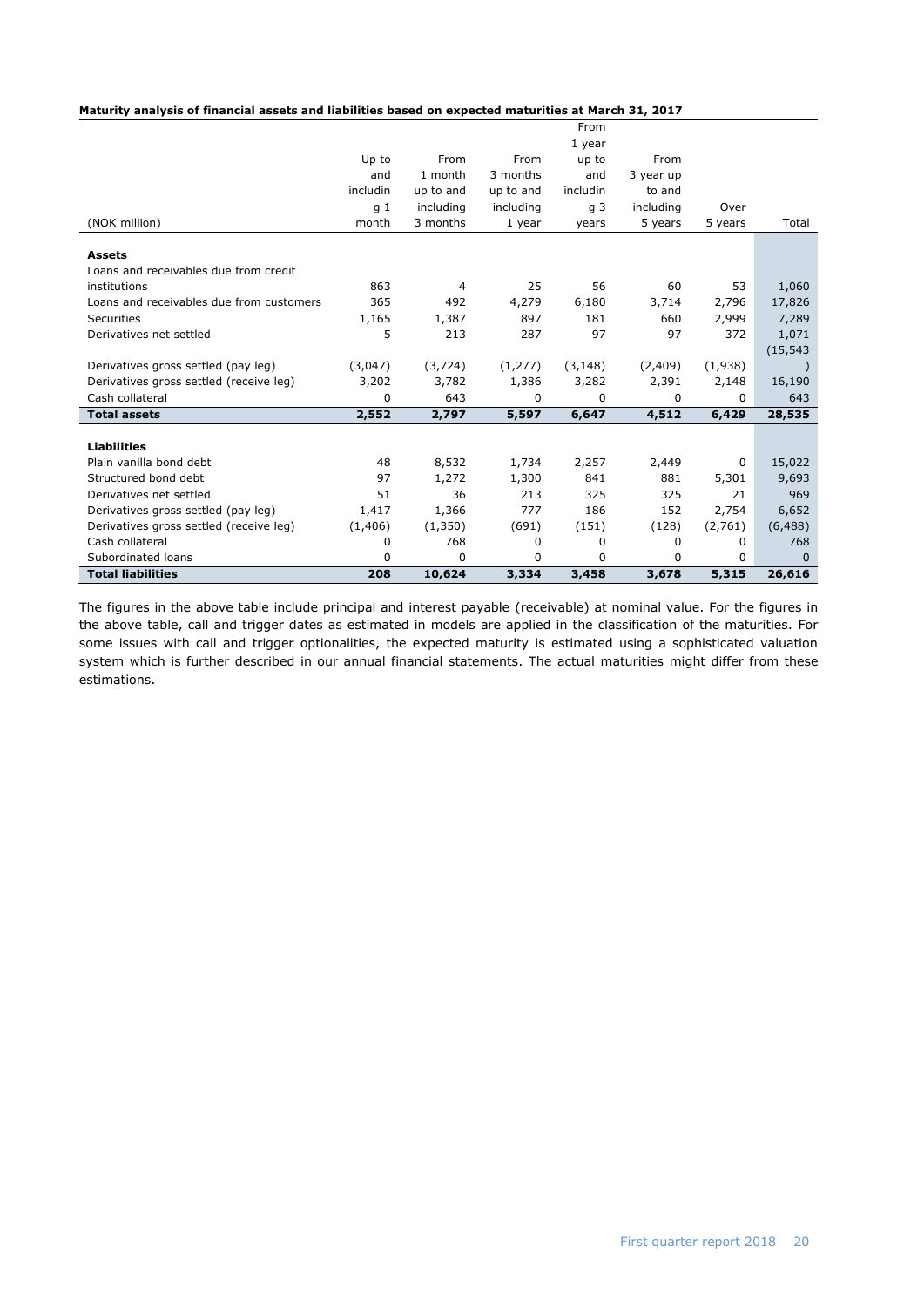## 17. Fair value of financial instruments

The methodology used for calculating fair values of financial instruments is consistent with the methodology defined in our audited annual report for the fiscal year ending 2017.

#### **17.1 Sensitivity analysis**

#### Loans due from credit institutions or customers:

The following table shows the unrealized loss of each category of loans by increasing the credit spread by 1 basis point as well as the percentage of total lending portfolio.

|                              | March 31, 2018     |            | March 31, 2017     |            |
|------------------------------|--------------------|------------|--------------------|------------|
| (NOK million and percentage) | Sensitivity (1 bp) | Percentage | Sensitivity (1 bp) | Percentage |
|                              |                    |            |                    |            |
| Direct loans                 | (0.5)              | 14.2 %     | (0.6)              | 10.4 %     |
| Loans to municipalities      | (0.4)              | 12.9 %     | (0.5)              | 9.3%       |
| Guaranteed loans             | (0.9)              | 72.9 %     | (1.4)              | 80.3%      |
| <b>Total loans</b>           |                    | 100.0%     |                    | 100.0%     |

The spreads applied for fair value measurement of the combined total lending portfolio are in the range from 0 basis points to 105 basis points as of March 31, 2018 (from 0 basis points to 105 basis points as of March 31, 2017). For the combined total lending portfolio over the past two years credit spreads have changed 1.5 basis points per month in 95 percent of the time, representing NOK 3 million. As of March 31, 2017, a 95 percent confidence interval was 4 basis points representing NOK 9 million.

#### Securities:

Eksportfinans retrieved prices and credit spread quotes from four different market makers and pricing vendors as of March 31, 2018. Among the four different quote providers, the major price provider (Bloomberg) covered 84 percent (61 percent as of March 31, 2017).

#### Bond debt:

The following table shows the unrealized gain of each category of bond debt by increasing the credit spread by 1 basis point:

|                        | March 31, 2018     | March 31, 2017     |
|------------------------|--------------------|--------------------|
| (NOK million)          | Sensitivity (1 bp) | Sensitivity (1 bp) |
|                        |                    |                    |
| Unstructured bond debt | 1.1                | 1.8                |
| Structured bond debt   | 4.6                | 5.4                |

The spreads applied for fair value measurement of bond debt are in the range from 17 basis points to 78 basis points as of March 31, 2018 (from 45 basis points to 100 basis points as of March 31, 2017).

#### **17.2 Financial assets measured at fair value through profit or loss**

|                                       |                            | March 31, 2018 |                       |                |              | March 31, 2017 |            |        |
|---------------------------------------|----------------------------|----------------|-----------------------|----------------|--------------|----------------|------------|--------|
| (NOK million)                         | Level 1                    | Level 2        | Level 3               | Total          | Level 1      | Level 2        | Level 3    | Total  |
| Loans due from credit<br>institutions | 534                        | 1,065          | $\mathbf{0}$          | 1,599          | 134          | 1,707          | 331        | 2,172  |
| Loans due from customers              | $\mathbf 0$<br>$\mathbf 0$ | 31<br>5,677    | 3,953<br>$\mathbf{0}$ | 3,984<br>5,677 | 0<br>0       | 33<br>10,934   | 5,841<br>0 | 5,874  |
| Securities                            |                            |                |                       |                |              |                |            | 10,934 |
| Financial derivatives                 | $\Omega$                   | 434            | 684                   | 1,118          | $\mathbf{0}$ | 949            | 838        | 1,787  |
| Other assets                          | $\Omega$                   | 928            | $\Omega$              | 928            | 0            | 1,896          | 0          | 1,896  |
|                                       | 534                        | 8,135          | 4,637                 | 13,306         | 134          |                | 7,010      |        |
| <b>Total fair value</b>               |                            |                |                       |                |              | 15,519         |            | 22,663 |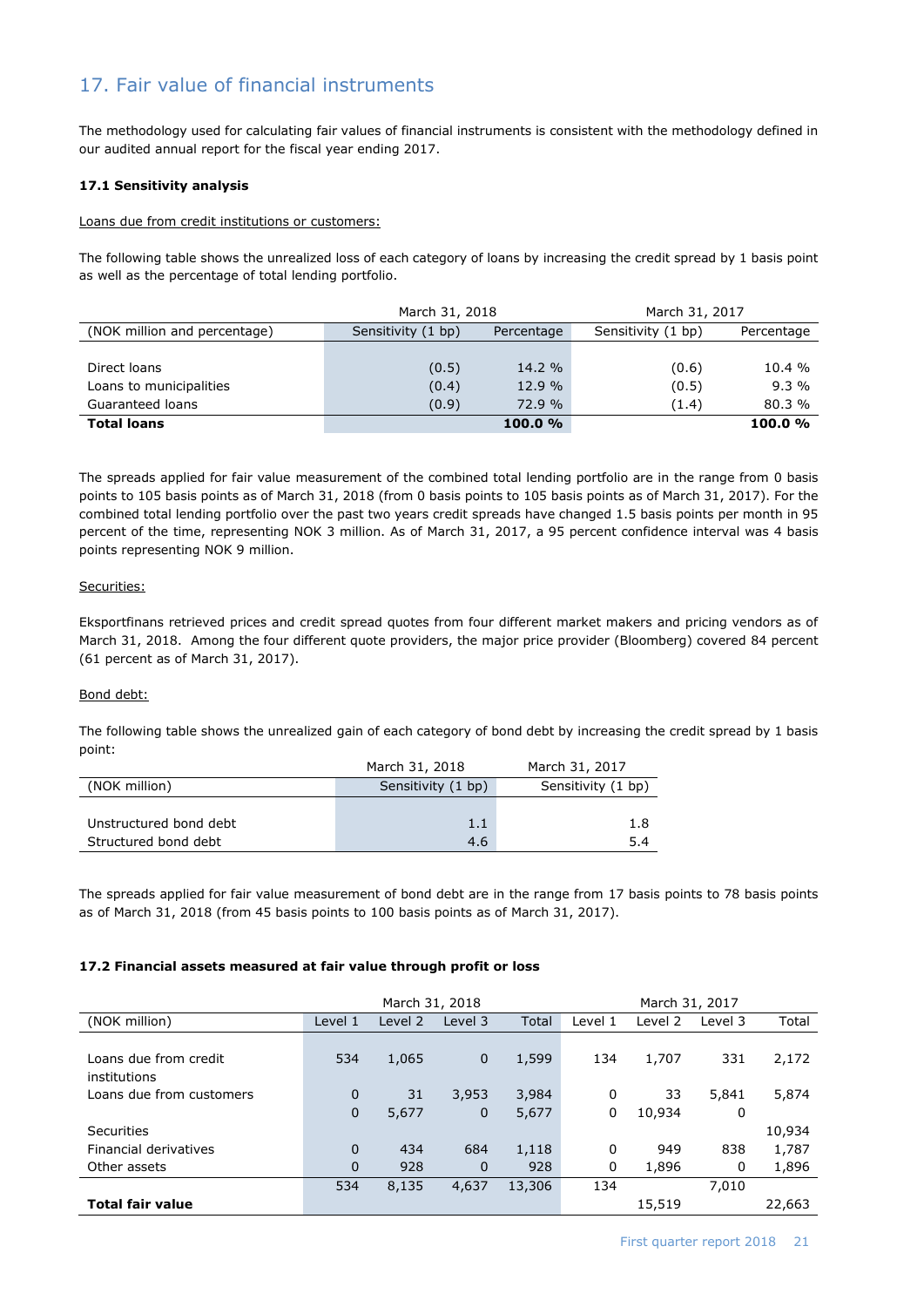### **17.3 Financial liabilities measured at fair value through profit or loss**

|                         |          | March 31, 2018 |          |       | March 31, 2017 |         |         |        |
|-------------------------|----------|----------------|----------|-------|----------------|---------|---------|--------|
| (NOK million)           | Level 1  | Level 2        | Level 3  | Total | Level 1        | Level 2 | Level 3 | Total  |
|                         |          |                |          |       |                |         |         |        |
| Commercial paper debt   | $\Omega$ | 309            | 0        | 309   | $\Omega$       | 0       |         |        |
| Bond debt               | $\Omega$ | $\mathbf 0$    | 5,333    | 5,333 | 0              | 0       | 13,331  | 13,331 |
| Financial derivatives   | $\Omega$ | 281            | 601      | 882   | 0              | 1,475   | 629     | 2,104  |
| Other liabilities       | $\Omega$ | 534            | $\Omega$ | 534   | 0              | 768     |         | 768    |
| <b>Total fair value</b> | 0        | 1,124          | 5,934    | 7,058 | 0              | 2.243   | 13,960  | 16,203 |

#### **Movement of level 3 financial assets**

|                                                                                                                       |                                                             | From January 1, 2018 to March 31, 2018         |                          |       | From January 1, 2017 to March 31, 2017                      |                                                |                          |       |
|-----------------------------------------------------------------------------------------------------------------------|-------------------------------------------------------------|------------------------------------------------|--------------------------|-------|-------------------------------------------------------------|------------------------------------------------|--------------------------|-------|
| (NOK million)                                                                                                         | Loans and<br>receivables due<br>from credit<br>institutions | Loans and<br>receivables due<br>from customers | Financial<br>derivatives | Total | Loans and<br>receivables due<br>from credit<br>institutions | Loans and<br>receivables due<br>from customers | Financial<br>derivatives | Total |
| <b>Opening balance</b>                                                                                                | $\mathbf 0$                                                 | 4,690                                          | 785                      | 5,475 | 353                                                         | 6,259                                          | 769                      | 7,381 |
| Total gains or losses !)                                                                                              | $\mathbf 0$                                                 | (179)                                          | (51)                     | (230) | (3)                                                         | (30)                                           | 73                       | 40    |
| Settlements                                                                                                           | $\overline{0}$                                              | (558)                                          | (50)                     | (608) | (19)                                                        | (388)                                          | (4)                      | (411) |
| <b>Closing balance</b>                                                                                                | $\overline{0}$                                              | 3,953                                          | 684                      | 4,637 | 331                                                         | 5,841                                          | 838                      | 7,010 |
| Total gains or losses !)<br>for the period in profit or<br>loss for assets held at the<br>end of the reporting period | $\mathbf 0$                                                 | (179)                                          | (40)                     | (219) | (3)                                                         | (30)                                           | 79                       | 46    |

\*) Presented under the line item 'Net gains/(losses) on financial instruments at fair value' in the statement of comprehensive income.

#### **Movement of level 3 financial liabilities**

|                                                                                                                               |                         | From January 1, 2018 to March 31, 2018 |          | From January 1, 2017 to March 31, 2017 |                          |          |
|-------------------------------------------------------------------------------------------------------------------------------|-------------------------|----------------------------------------|----------|----------------------------------------|--------------------------|----------|
| (NOK million)                                                                                                                 | Bond debt <sup>3)</sup> | Financial<br>derivatives               | Total    | Bond debt <sup>3)</sup>                | Financial<br>derivatives | Total    |
| <b>Opening balance</b>                                                                                                        | 6,777                   | 414                                    | 7,191    | 11,285                                 | 824                      | 12,109   |
| Total gains or losses 1) 2)                                                                                                   | (359)                   | 192                                    | (167)    | 240                                    | (186)                    | 54       |
| Issues                                                                                                                        | $\mathbf{0}$            | $\mathbf 0$                            | $\Omega$ | $\mathbf 0$                            | 0                        | 0        |
| <b>Settlements</b>                                                                                                            | (1,085)                 | (5)                                    | (1,090)  | 1,806                                  | (9)                      | 1,797    |
| Transfers                                                                                                                     | $\mathbf{0}$            | 0                                      | $\Omega$ | $\Omega$                               | 0                        | $\Omega$ |
| <b>Closing balance</b>                                                                                                        | 5,333                   | 601                                    | 5,934    | 13,331                                 | 629                      | 13,960   |
| Total gains or losses 1) 2)<br>for the period in profit or loss<br>for liabilities held at the end of<br>the reporting period | (357)                   | 248                                    | (109)    | 194                                    | (180)                    | 14       |

<sup>1)</sup> Presented under the line item 'Net gains/(losses) on financial instruments at fair value' in the statement of comprehensive income.

2) For liabilities, positive figures are represented as losses and negative figures are represented as gains.

3) Structured bond debt and unstructured bond debt have been classified as bond debt as of June 30, 2017.